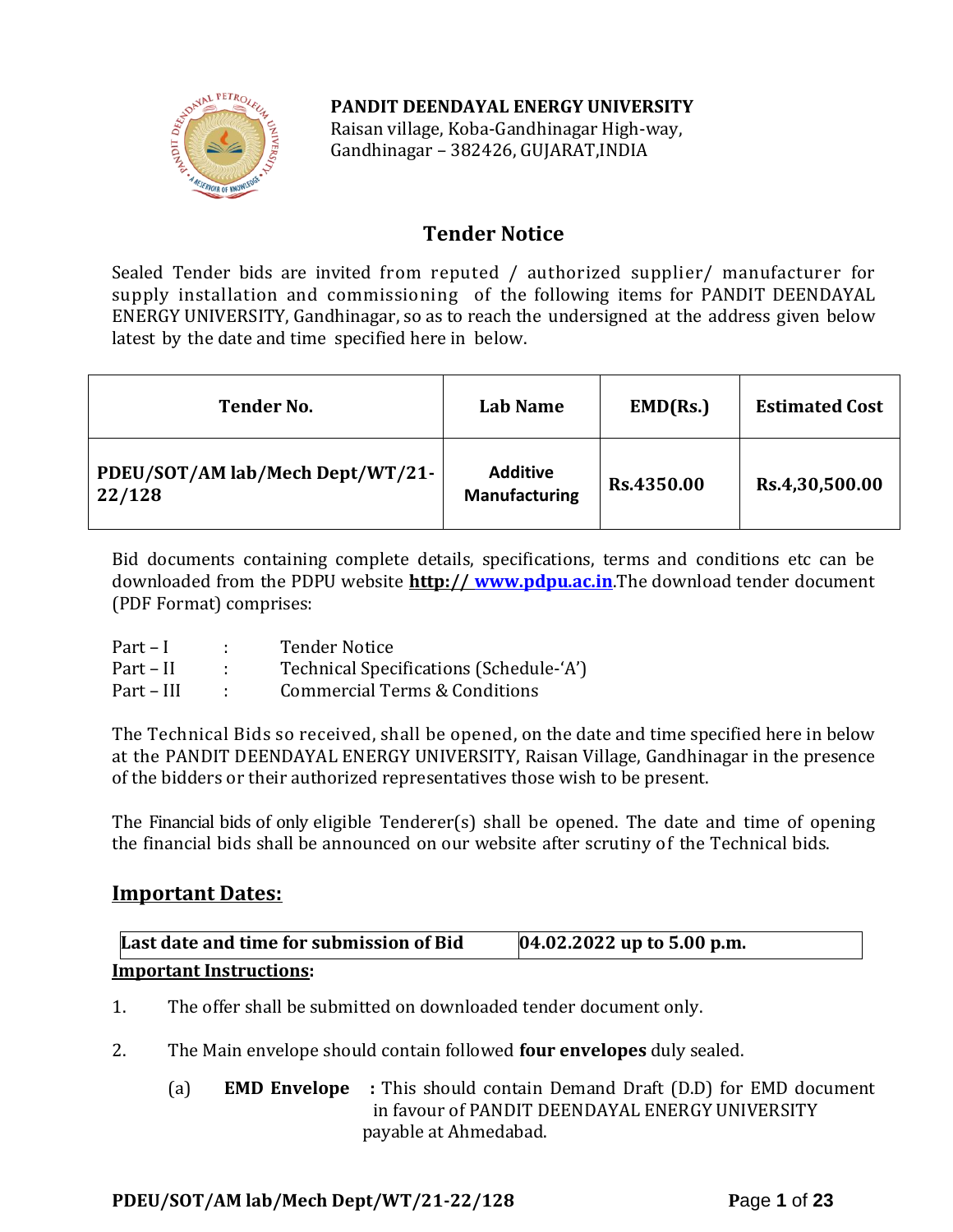- (b) **Technical Bid :** Schedule- 'A'
- (c) **General Commercial Terms & Conditions**
- (d) **Price Bid :** (Schedule 'B') should contain only Price Bid.

All the four envelopes should be super scribed with tender No., date of opening and Name of the bidder.

- 3. Offer without EMD is liable to be rejected forthwith.
- 4. The Tender, duly completed, should be sent by RPAD or Speed Post or Courier Service (Hand Delivery is not acceptable) so as to reach latest by the date and time specified here in above. Tender received after the due date and time shall be rejected irrespective of delay due to postal service or any other reasons.
- 5. Any technical query, information clarification pertaining to this tender may be referred to Dr. Pankaj Sahlot (Email: pankaj.sahlot@sot.pdpu.ac.in) OR **[purchase@pdpu.ac.in](mailto:purchase@pdpu.ac.in)**

# **PDPU reserves right to reject any OR all tenders without assigning any reason.**

**Sd/-**

**Registrar PANDIT DEENDAYAL ENERGY UNIVERSITY** Raisan village, Koba-Gandhinagar High-way, Gandhinagar – 382426, GUJARAT,INDIA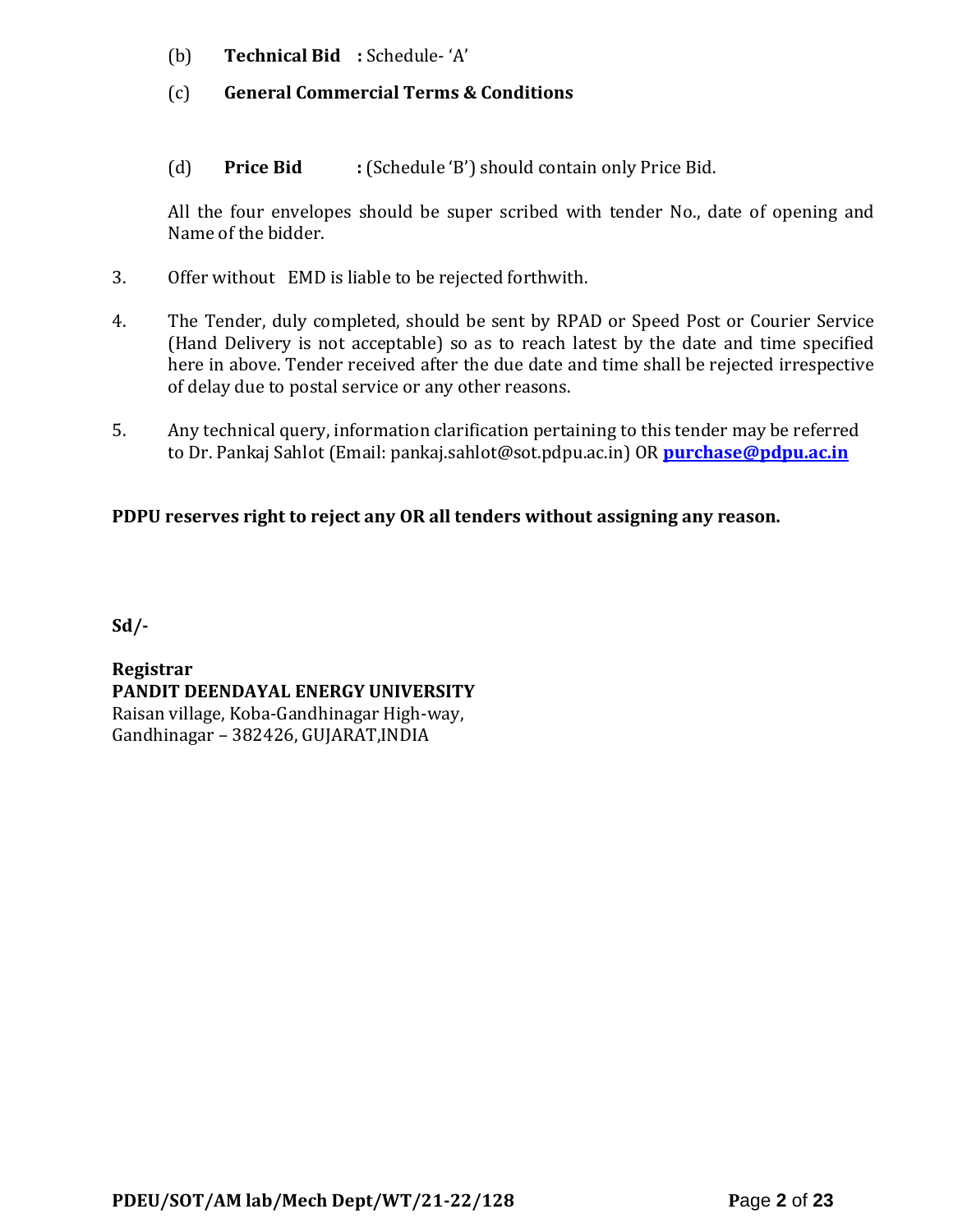# **PART-II**

# **SCHEDULE-'A'**

#### **DETAILS TECHNICAL SPECIFICATION FOR STEREOLITHOGRAPHY (SLA) /LFS 3D PRINTER**

| Sr. No. | Name of the<br>Equipment                                 | Specification<br>Qty             |                                                                                                                                                                                                                                                                                                                                               |    |
|---------|----------------------------------------------------------|----------------------------------|-----------------------------------------------------------------------------------------------------------------------------------------------------------------------------------------------------------------------------------------------------------------------------------------------------------------------------------------------|----|
|         |                                                          | Technology                       | LFS/SLA Technology                                                                                                                                                                                                                                                                                                                            |    |
|         |                                                          | <b>Build volume</b>              | Not less than $140 \times 140 \times 180$ mm or<br>more                                                                                                                                                                                                                                                                                       |    |
|         |                                                          | Laser Spot Size                  | 85 microns or better                                                                                                                                                                                                                                                                                                                          |    |
|         |                                                          | <b>Laser Power</b>               | One 250 mW laser                                                                                                                                                                                                                                                                                                                              |    |
|         |                                                          | Layer thickness                  | Up to 25 microns or Better                                                                                                                                                                                                                                                                                                                    |    |
|         |                                                          | Resin Fill System                | Automated                                                                                                                                                                                                                                                                                                                                     |    |
|         |                                                          | Light source                     | Laser/LED 405 nm                                                                                                                                                                                                                                                                                                                              |    |
|         |                                                          | Temperature control              | Air-heated print chamber                                                                                                                                                                                                                                                                                                                      |    |
|         |                                                          | <b>Operating Temperature</b>     | Auto-heats to 35°C                                                                                                                                                                                                                                                                                                                            |    |
|         |                                                          | Calibration<br>Machine<br>System | <b>Calibration Warning Enabled</b>                                                                                                                                                                                                                                                                                                            |    |
|         |                                                          | Connectivity                     | Wi-Fi, Ethernet, USB                                                                                                                                                                                                                                                                                                                          |    |
|         | <b>STEREOLITH</b><br>OGRAPHY<br>(SLA) /LFS<br>3D PRINTER | XY Resolution                    | 25 micron or better                                                                                                                                                                                                                                                                                                                           |    |
|         |                                                          | <b>Operating Control</b>         | 5.5" Interactive touch-screen<br>1280 x 720 resolution                                                                                                                                                                                                                                                                                        |    |
| 01      |                                                          | <b>Input Power</b>               | 240V, 2.5A, 50/60 Hz                                                                                                                                                                                                                                                                                                                          | 01 |
|         |                                                          | Maximum<br>Power                 | 220W                                                                                                                                                                                                                                                                                                                                          |    |
|         |                                                          | Consumption                      |                                                                                                                                                                                                                                                                                                                                               |    |
|         |                                                          | <b>Slicing Software</b>          | Should<br>be<br>Included<br>with<br>below<br>features:<br>One-click print<br>Adaptive layer thickness for faster<br>printing with fine details<br><b>Remote Print</b><br>Auto-orient for optimal print position<br>Auto-mesh repair<br>Auto-generation of supports<br>Rotate, scale, duplicate and mirror<br>Layer slicer for path inspection |    |
|         |                                                          | Design file input format         | STL / OBJ                                                                                                                                                                                                                                                                                                                                     |    |
|         |                                                          | Supported OS                     | Windows 7 and newer version                                                                                                                                                                                                                                                                                                                   |    |
|         |                                                          | Warranty                         | Two-year standard warranty                                                                                                                                                                                                                                                                                                                    |    |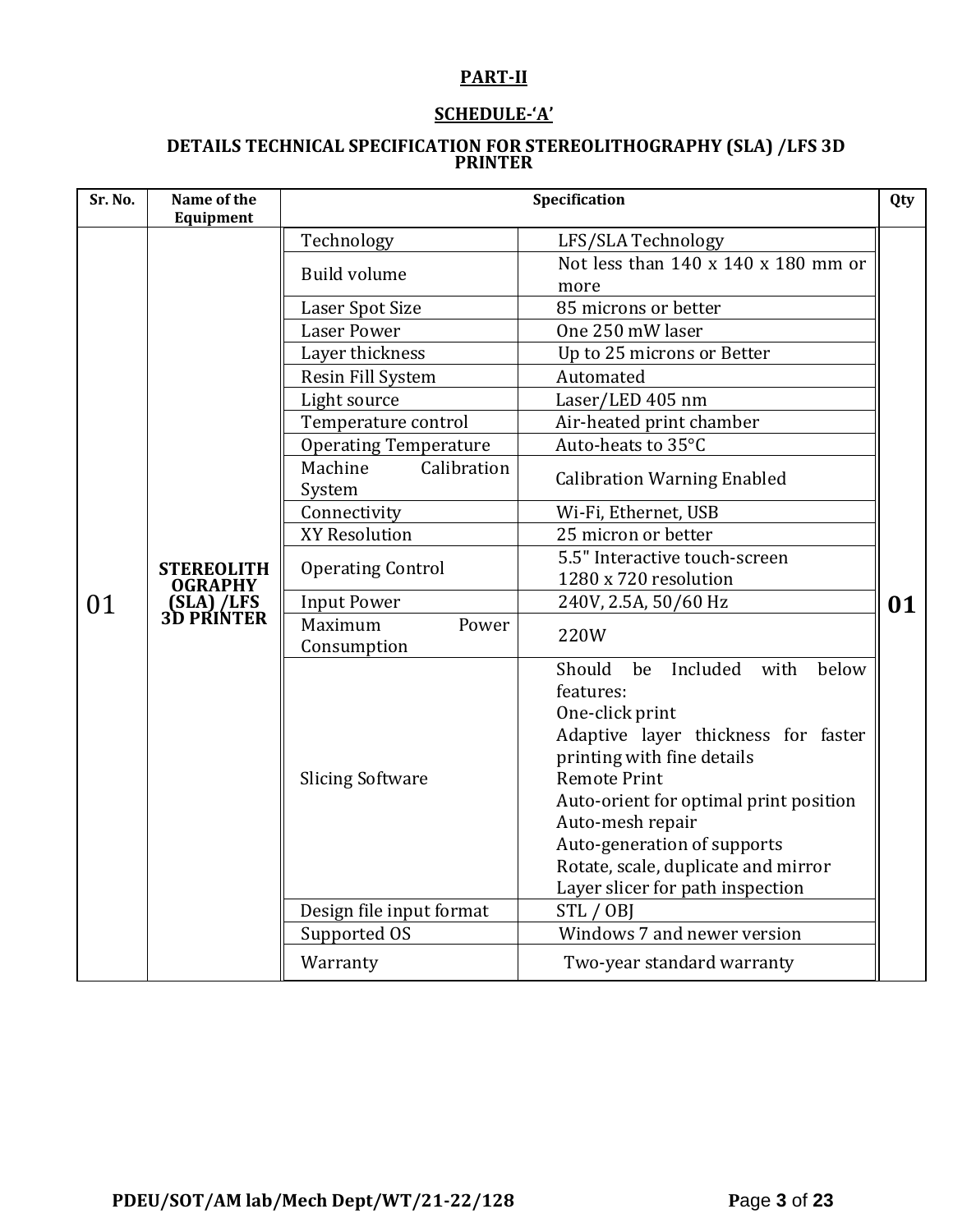#### **PART-III**

#### **GENERAL COMMERCIAL TERMS AND CONDITIONS**

### **DEFINATIONS:**

- Tenderer/Supplier/Bidder: These terms are synonym and mean the firm who intends or who has submitted offer in response to this tender.
- Tender / Bid Document: means this tender document.
- PDPU: PANDIT DEENDAYAL ENERGY UNIVERSITY having it office at Raisan Village, Gandhinagar-382007 and includes it's successors and assignee.
- **1**1. The tenderer should thoroughly read all the clauses of the tender document before submitting the duly filled in Tender.

Tenderer shall place the following **ANNEXURES as FIRST EIGHT pages** of their Technical Bid in the following sequence.

| <b>FIRST PAGE</b>   | <b>ANNEXURE-1</b>   |
|---------------------|---------------------|
| <b>SECOND PAGE</b>  | <b>ANNEXURE - 2</b> |
| THIRD PAGE          | <b>ANNEXURE - 3</b> |
| <b>FOURTH PAGE</b>  | <b>ANNEXURE - 4</b> |
| <b>FIFTH PAGE</b>   | <b>ANNEXURE - 5</b> |
| <b>SIXTH PAGE</b>   | ANNEXURE-6          |
| <b>SEVENTH PAGE</b> | <b>ANNEXURE - 7</b> |
| EIGHTH PAGE         | <b>ANNEXURE - 8</b> |

# **2 SUBMISSION OF BID DOCUMENT:**

PDPU follows two bid systems. Tenderer shall submit two separate bids viz.

- a) Techno Commercial Bid (Technical Bid) **and**
- b) Price Bid as under.

# **(a) Technical Bid: This shall be in sealed envelope. It shall be super scribed**

| Technical Bid: Tender No. | <b>Name of Bidder:</b> |  |
|---------------------------|------------------------|--|
|                           |                        |  |

# **It shall contain the following**

(i) Eight pages as mentioned in condition 1 above and

#### **TENDERERS SHOULD FURNISH THE FOLLOWING DETAILS:**

[1] Technical Specifications(Part-II) and General Term & Conditions(Part –III) of Tender Document Duly Sign on each page by Authorized Signatory as token of his acceptance.

- [2] Audited Accounts of last three years of the firm.
- [3] Performance reports if any.
- [4] Consent letter from their principals to manufacture such items.
- [5] All the testing equipment MUST have been calibrated up to date.
- [6] List of customers
- (ii) All the information and supporting documents for (i) above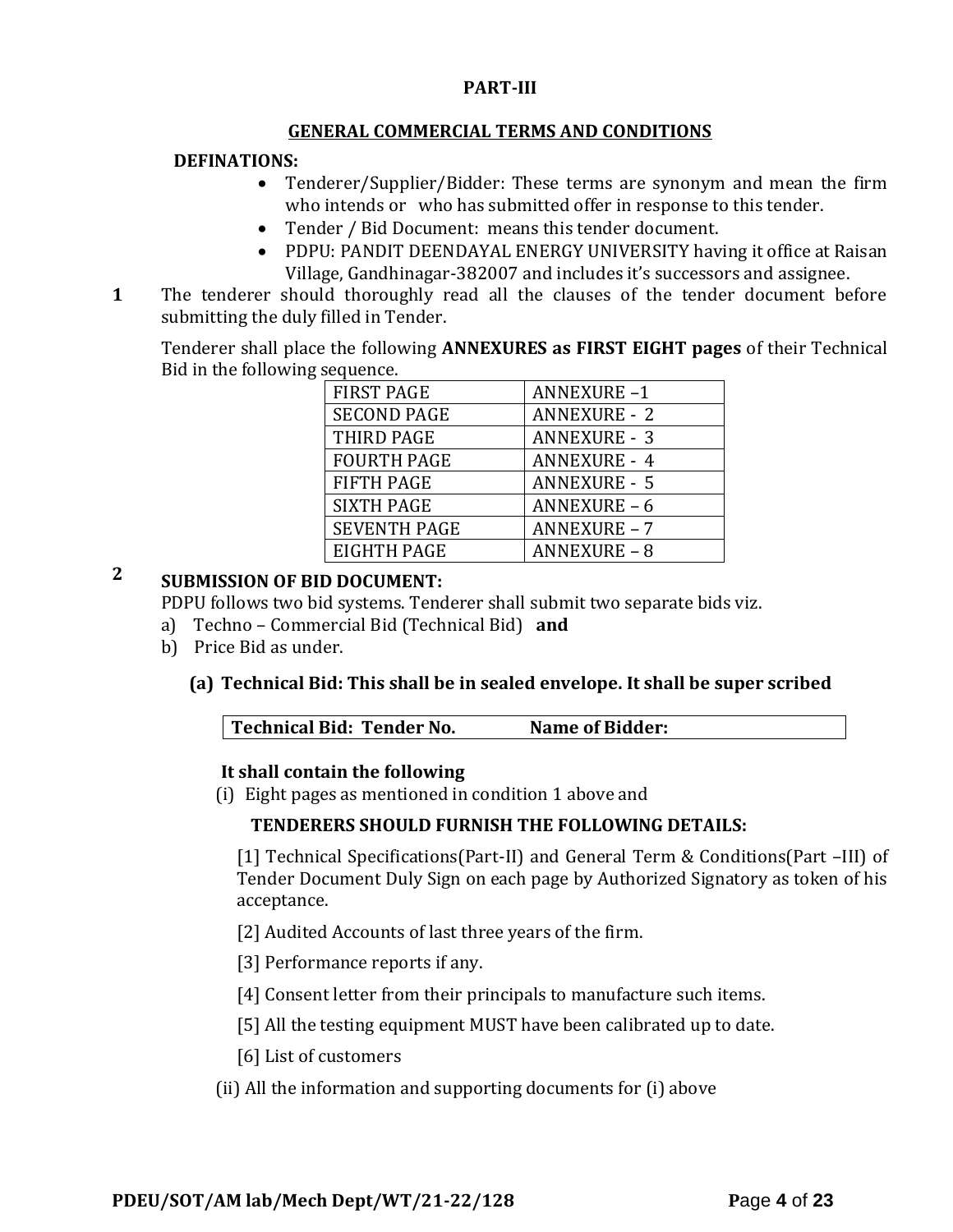(iii) Details, Documents, Literature, certificates etc. for the equipment / Material offered.

# **(b)Price Bid: This shall be in sealed envelope.**

It shall contain offer price in the form specified in the tender document as Schedule- 'B'. The Printed Price list or price in different format will render the offer liable for rejection. **It shall be super –scribed as:**

Price Bid: Tender No.: Name of Bidder:

**c) EMD Envelope**: This envelop shall contain the following:

Demand draft or Bank Guarantee, as the case may be, for EMD supporting document, as mentioned hereof, if bidder seeks exemption in EMD **It shall be super – scribed as :**

| <b>EMD Envelop:</b> | Tender No.: | Name of Bidder: |
|---------------------|-------------|-----------------|
|                     |             |                 |

# **d) Main Envelope: This envelope shall contain envelop of Technical bid, envelop of EMD and Price Bid. It shall be super – scribed as :**

| Tender No.:<br>Main Envelop: | Name of Bidder: |
|------------------------------|-----------------|
|------------------------------|-----------------|

The entire bid document (Main envelope mentioned above) should be submitted so as to reach this office not later than 02.00 P.M. on due Date as specified in the tender notice through RPAD / Speed post or Courier only

Incomplete bids and amendments and additions to bids after opening of the bids will be ignored out rightly.

The technical scrutiny committee of PDPU shall evaluate the techno-commercial view of the tender. PDPU reserves the right to open or not to open the price bid of the bidders on the basis of their past performance of their supplied materials.

**The price bid of those who are techno-commercially qualified shall only be opened.** 

# **3 PRICE EVALUATION:**

No price preference shall be given on any account. All tenders will be evaluated on firm price end-cost basis; The parties however shall give the detailed break-up of the end cost. If PDPU feels that there is lack of serious competition or for any other reasons, PDPU may negotiate with the L-1 party. PDPU's decision to accept any or all tenders shall be final and binding on all the parties. However, the DG of PDPU or the Authorized committee at its sole discretion reserves the right to negotiate with other tenderer in case the technical specification of some or all products are found to be superior.

# **4 EARNEST MONEY DEPOSIT: (E.M.D.)**

E.M.D. is payable @1% of the value of the items offered. The EMD is payable by Demand Draft, of any Nationalized Banks, drawn in favor of the PANDIT DEENDAYAL ENERGY UNIVERSITY, payable at Ahmedabad. If the amount of EMD is more than Rs. 25000/- the same can be paid by an irrecoverable Bank Guarantee from any nationalized Bank in a standard format prescribed by PDPU (Format given in this tender document).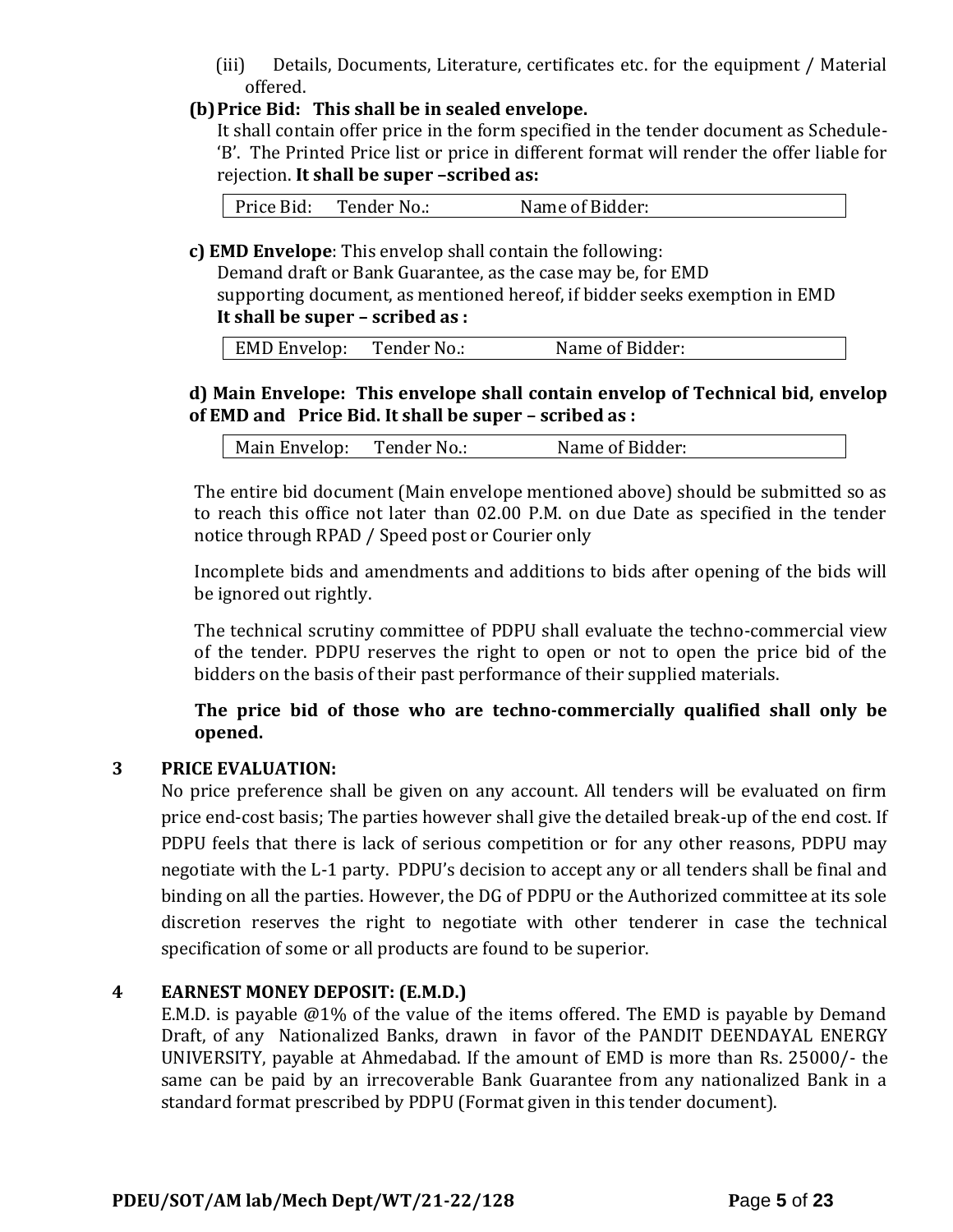# **5 DELAYED AND LATE TENDERS:**

**No Tender shall be accepted / opened in any case which are received after due date and time of the receipt of tender irrespective of delay due to postal services or any other reasons and PDPU shall not assume any responsibility for late receipt of tender. Any correspondence in this matter will not be entertained.**

#### **6 PRICES:**

The details of the price shall be given in Price Bid (Schedule-B) only and nowhere else. Prices quoted shall be FIRM and on F.O.R. Destination basis (i.e. PDPU,Gandhinagar). However, the Tenderer should indicate in the Price Bid, the break-up of Unit F.O.R. Destination Prices with break-up of Unit Ex-works price ,Excise duty, GST, Custom Duty, average freight, packing charges, and Insurance Charges. Tenderer should quote the Freight as well as Insurance Charges both separately as shown in price bid. Please note that payment of excise duty will be made only on Ex-Work prices. Also, please mention rate of Excise duty. If this is not specifically mentioned then PDPU will have the option to take the prices as exclusive of taxes and duties (at maximum slab rates) for the evaluation of the tenders.

The Tenderer should invariably indicate the total unit end cost price considering all their costs / calculations in the Price bid itself for each item and all sub-items if any. This is mandatory. Cost components hidden / furnished elsewhere will not be considered and will be ignored out-rightly.

# **Only for Traders - Tender:**

[i] In case of a trader-**tender**, if the quotation is furnished for all inclusive rates and the rates of taxes and duties are indicated without indicating the amount, in such cases, the **price** is eligible for statutory variation.

[ii] Where the trader-**tender** quotes all inclusive rates without indicating the rate of Taxes and Duties included in the quoted price, the price is not eligible for any statutory variation.

# **7 REFUND / FORFIETURE OF E.M.D**

EMD will be forfeited if (i) the tender, it covers, is withdrawn during the validity of the offer or (ii) the Tenderer fails to furnish / deposit the Performance Guarantee towards Execution Period (security deposit).

EMD of the unsuccessful tenderer's will be returned without intimation within 60 days of placing of the order to the successful Tenderer subject to the unsuccessful bidder returning the original receipt of the EMD together with the advance stamped receipt, to the Accounts Officer of PDPU.

EMD will be returned to the successful bidders, only on their submission of performance guarantee towards execution period against order released to them.

# **8 PERFORMANCE GUARANTEE (PG) TOWARDS EXECUTION PERIOD: (i.e. SECURITY DEPOSIT):**

Successful tenderers will be required to pay an amount equivalent to 10% (Ten) of the value of the purchase order as Performance Guarantee (Security Deposit) within 10 days from the date of the purchase order failing which the purchase order is liable to be cancelled at the cost and the risk of the successful Tenderer (at the discretion of PDPU).

It can be paid by Demand Draft drawn in favour of PANDIT DEENDAYAL ENERGY UNIVERSITY payable at Ahmedabad or in the form of Bank Guarantee from Nationalized Bank if the amount is more than Rs.35,000/-.

# **PDEU/SOT/AM lab/Mech Dept/WT/21-22/128 P**age **6** of **23**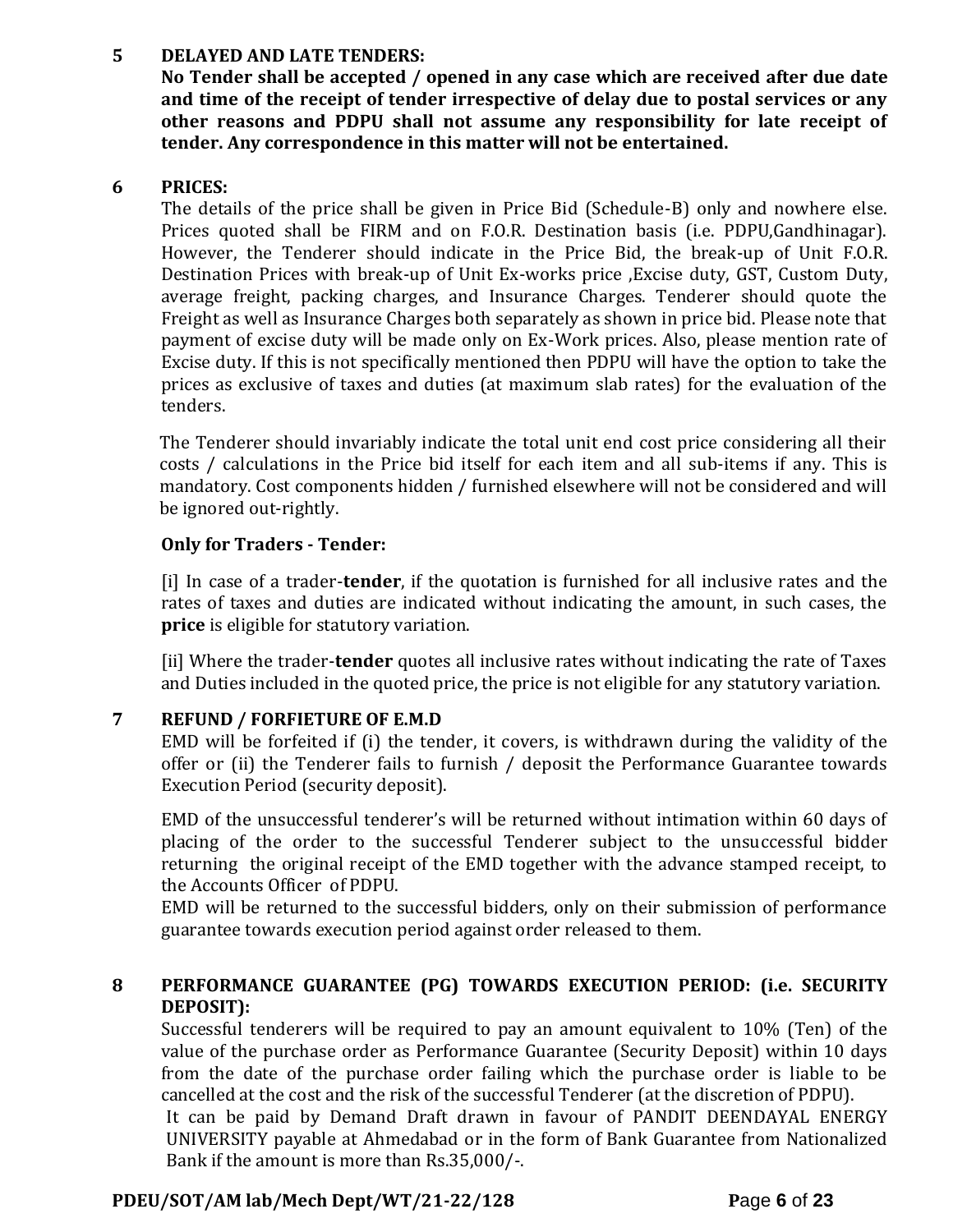The Bank Guarantee will be executed on the standard form prescribed by PDPU as APENDIX - I.

The Bank Guarantee so furnished should have clear one time validity till the completion of the order in all respects. Bank Guarantee for Interim period will not be acceptable. If by any reasons the supply period is extended then the supplier shall undertake to renew the Bank Guarantee at least one month before the expiry of the validity failing which PDPU will be free to encash the same.

The successful bidder/s shall have also to furnish PG (as specified here of) for the contract value towards warranty / guarantee period separately as applicable as per tender conditions.

Performance Guarantee towards Execution Period (Security Deposit) will be returned on successful completion of the Order and only after the Performance Guarantee towards warrantee/guarantee, as mentioned above, is submitted.

# **9 VALIDITY OF THE OFFERS:**

The offers shall to be kept valid for a period of 180 days from the date of opening of technical bids. In case the finalization of the tender is likely to be delayed, the tenderers will be asked to extend the same without change in the prices or any terms and conditions of the offer. If any change is made, original or during the extended validity period, the offers will be liable for outright rejection without entering into further correspondence in this regard and no reference will also be made.

# **10 TRUCK RECEIPT (T.R) / AIRWAY BILL (A.B)**

All the Goods should be dispatched freight paid and the A.B / T.R should be forwarded directly to PDPU Office at Raisan Village, Gandhinagar. The demurrage charges, if any, paid by the PDPU due to delay in informing PDPU or any other reason attributable to supplier, will be deducted from his bill. It is essential that packing notes and invoices are furnished in respect of every consignment.

The supplier will be responsible for any damages / shortage claim rejected by the respective Authorities for want of a clear A.B / T.R.

Materials may be dispatched by any convenient mode of transport and up to PDPU i.e. F.O.R Destination.

# **11 PACKING AND FORWARDING CHARGES:**

The prices shall be inclusive of packing & forwarding charges. The Materials should be strongly and adequately packed to ensure safe arrival at destination. The materials dispatched from overseas by Air / Shipping should be packed such that it can withstand rough handling and possible corrosion due to exposure to salt laden atmosphere, salt spray or open storage. All packing must be clearly marked with order Number and consignee's name and address.

#### **12 TRANSIT INSURANCE:**

All the materials will be required to be supplied up to Destination against all transit risks, such as damage, loss, theft, fire, etc. The insurance period shall cover 15 days after the date of receipt of materials at site to enable PDPU to check up stores fully. The suppliers will be responsible for free replacement of such stores which have been received short, damaged or broken within 15 days.

The cost of damaged, defective stores materials will however be deducted from the bills of the suppliers and will be refunded only after replacement thereof. It will be the

# **PDEU/SOT/AM lab/Mech Dept/WT/21-22/128 P**age **7** of **23**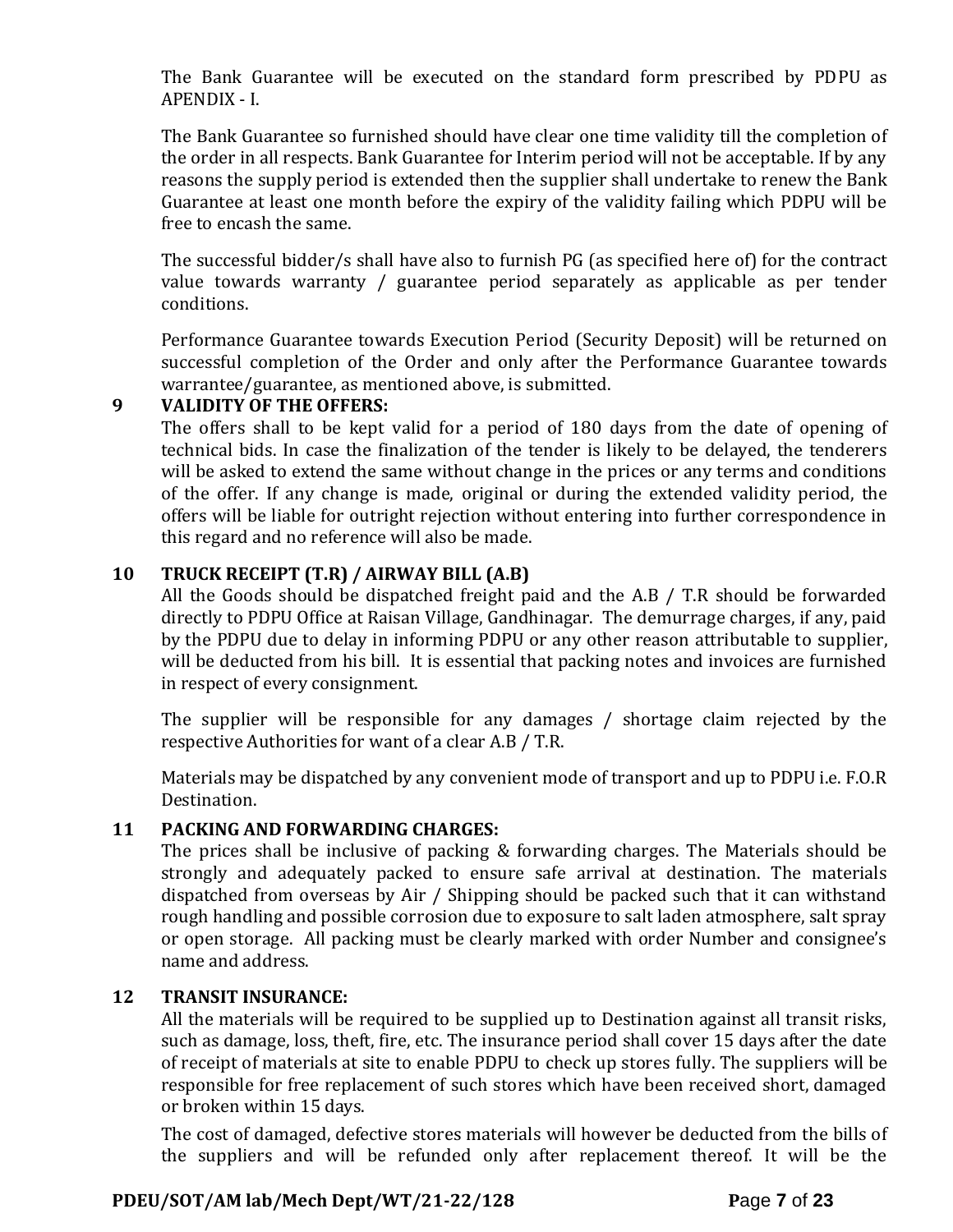responsibility of the supplier to lodge claim against the insurance on receiving necessary advice from PDPU.

### **13 ACCEPTANCE OF STORES:**

The equipments/ materials to be supplied against this tender are subject to their acceptance by PDPU or any other Officer deputed for this purpose.

#### **14 UNLOADING:**

Unless specified otherwise in the purchase order, Unloading of the materials shall be arranged by PDPU.

#### **15 STATUTORY VARIATION:**

Any statutory increase or decrease in the taxes and duties subsequent to the offer under this tender if it takes place within the original contractual delivery date will be to PDPU account subject to the claim being supported by documentary evidence. No increase due to such variation shall be allowed for the portion of the delivery after the original contractual delivery date. However, if any decrease takes place after the contractual delivery date, the advantage will have to be passed on to PDPU.

#### **16 PAYMENT TERMS :**

# **A. In case of Domestic(i.e. Indian) Supplier the payment Terms as Under :-**

- 70% of Payment only after proper verification of the delivered equipments by the vender.
- Remaining 20% Payment of invoice value within one month on successful installation, Commissioning and training.
- 10% Payment will be released after submission of PBG(Performance Bank Guarantee)

### **B. In case of Foreign Supplier the Payment Terms is as Under :-**

- 90 % payment through Irrevocable Letter of Credit.
- 10 % payment through Wire Transfer within 5 (five) Working Days after the date of Successful Commissioning and Installation of the System. **OR**
- 90% payment will be released through wire Transfer within 5 (five) Working Days after receipt of the material.
- 10% payment will be released through Wire Transfer within 5 (five) Working Days after the date of Successful Commissioning and Installation of the System. **OR**
- 100 % through Wire Transfer within 5 (five) Working Days after the date of Successful Commissioning and Installation of the System.
- **Installation:** All arrangement for installation must be made by concern Vender.

#### **17 REPEAT/ADDITIONAL ORDERS:**

PDPU reserves the right to place repeat order / additional order on the successful tenderers up to 25% of the original quantity of the P O at the same prices, terms and conditions stipulated in the original contract during three months from the date of Purchase Order.

#### **18 DELIVERY PERIOD:**

The Tenderers will have to quote a firm delivery period subject to the force Majeure conditions as accepted by PDPU. Tenderer should mention their delivery period. Time being the essence of this tender, delivery period shall be strictly adhered to. Delay in execution of order on account of any reasons will be subject to levy of penalty.

#### **PDEU/SOT/AM lab/Mech Dept/WT/21-22/128 P**age **8** of **23**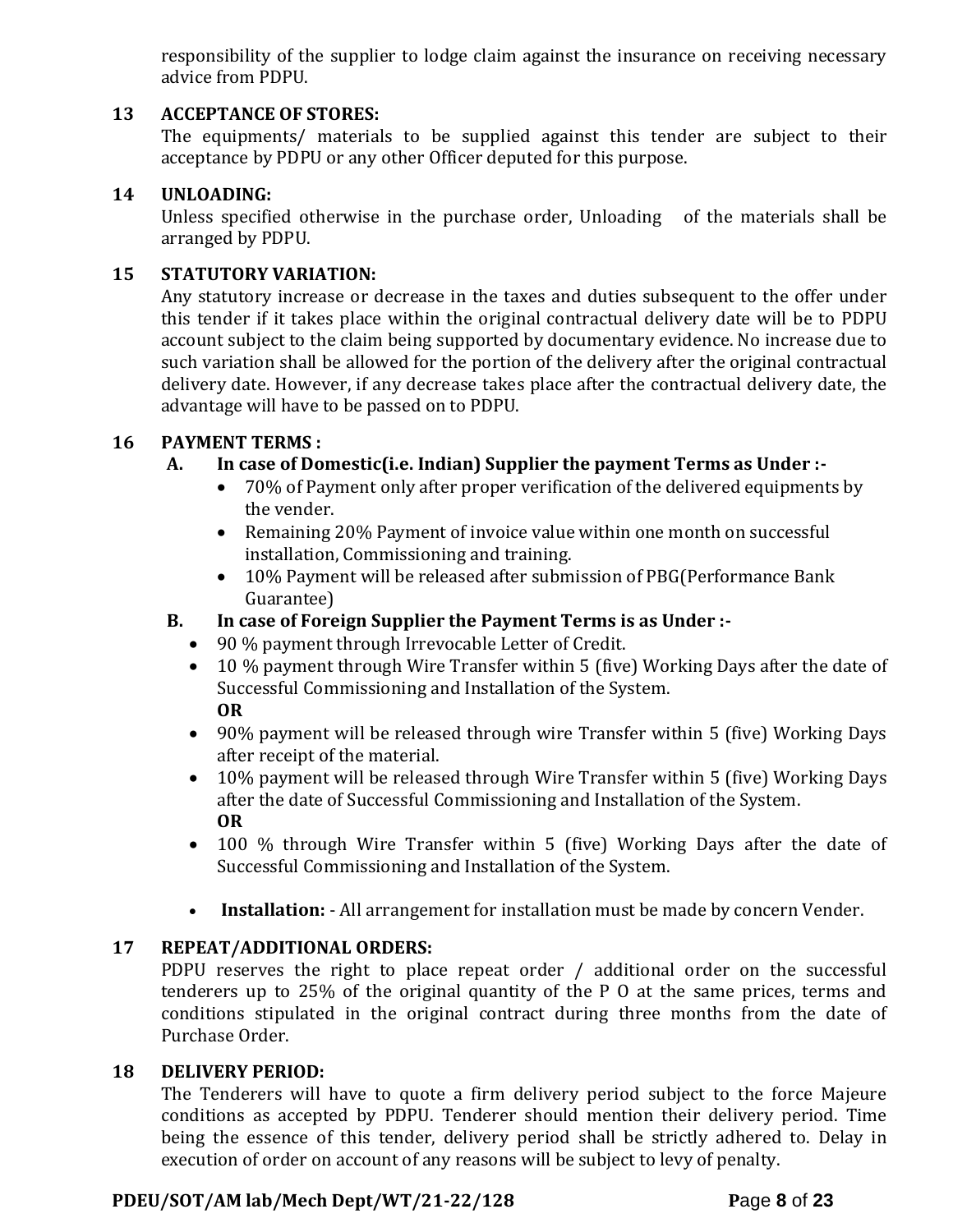#### **19 PENALTY FOR LATE DELIVERY:**

# **In case, the materials are not delivered within the period stipulated in the order, penalty shall be levied at ½% per week on the prices (End cost excluding taxes) subject to maximum 10% reckoned on the value of late delivered supplies.**

Due consideration will be given to waive levy of penalty for the reasons absolutely beyond suppliers control for which documentary evidence will have to be provided. The request for extension in delivery giving reasons and supporting documents shall have to be made available within one month on completion of the supply, and no request to waive levy of penalty will be entertained / reviewed during the execution of order.

#### **20 EXTENSION IN CONTRACTUAL DELIVERY DATE:**

It will be supplier's responsibility to ensure that goods are delivered within the stipulated delivery period. However, if PDPU may consider extension of delivery period with or without statutory variations, for the reasons beyond the control of the tenderer and subject to the Penalty as mention hereof.

Such extension will be subject to the following conditions.

[a] No increase in price on account of any statutory increase in or fresh imposition of customs duty, excise duty, GST or on account of any other tax or duty shall be admissible on the material delivered after the original contractual delivery date.

[b] Notwithstanding any stipulation in the contract for increase in price on any other ground, no such increase which has become effective on or after the contractual delivery date shall be admissible on material delivered after the original contractual delivery date.

[c] Nevertheless, PDPU shall be entitled to the benefit of any decrease in price on account of reduction in or remission of customs duty, excise duty, GST or on account of any other tax or duty or on any other ground as stipulated in the P.O., which takes place on or after the contractual delivery date of the said P.O. for the material delivered after the original contractual delivery date.

#### **21 REPLACEMENTS OF GOODS BROKEN, DAMAGED OR SHORT:**

In the event of any material or part thereof found broken or damaged or received short during transit or during installation or Commissioning or testing at site, before commissioning in service the suppliers shall replace the same free of cost. However, PDPU will recover amount equivalent to the cost of such damaged / broken / short supplied materials and will repay when actual replacement is given.

#### **22 POST TENDER CORRESPONDENCE / ENQUIRIES:**

The Tenderer will be refrain from pursuing / canvassing the matter, directly or indirectly with any Office of PDPU as otherwise the same would amount to disqualification of the tender.

- **23** PDPU shall have the right to make any changes, additions / deletions or modifications in any terms / conditions or quantity of the tender and / or specifications as may be deemed necessary by PDPU at its sole discretion at any time before the due date of opening of the tender.
- **24** PDPU does not accept the printed conditions of any Tenderer. It will be ignored without

#### **PDEU/SOT/AM lab/Mech Dept/WT/21-22/128 P**age **9** of **23**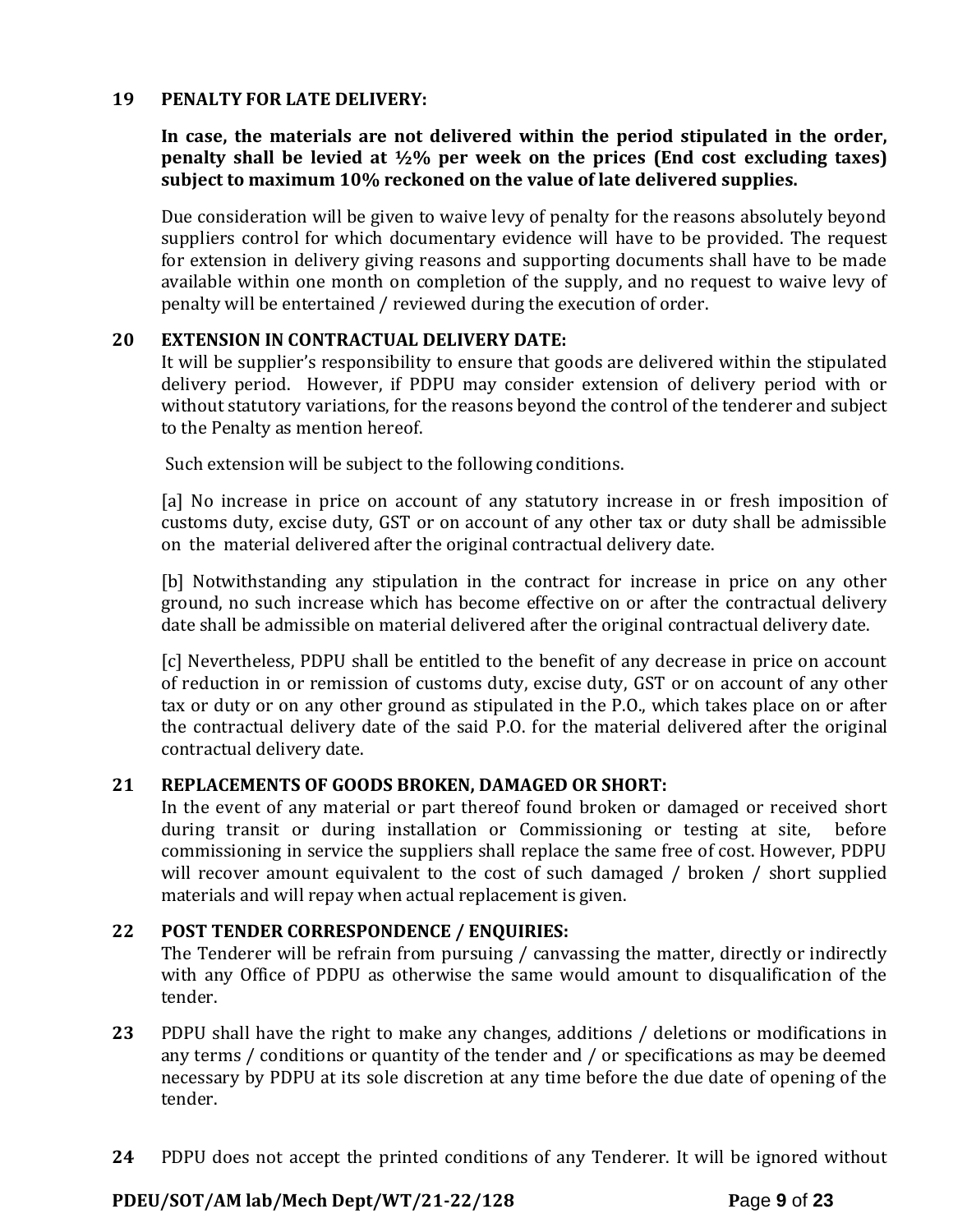any reference; hence tenderers should withdraw such printed conditions if they have any. PDPU shall accept only unconditional tender.

- **25** If technical deviations furnished by the Tenderer are not agreeable to PDPU, the offers may be ignored. However it will be solely at discretion of PDPU to consider the technical deviations OR not for considering the Tenderer. No correspondences of the Tenderer will be entertained in this matter.
- **26** Please indicate whether the goods offered are first sale or second sale so as to determine the payment of GST.
- **27** Revision of prices or any commercial terms affecting the price after opening of technical bids shall not be considered and will be ignored.
- **28** Tenderers shall indicate the name of their partners of their manufacturing firm.
- **29** Tenderer should specifically mention in the offers the name of the Partners / Proprietor / Directors who is / are the signing authority.

# **30 GUARANTEE:**

If the goods, stores and equipments found defective due to bad design or workmanship the same should be repaired or replaced by the tenderer free of charge if reported within 24 months from the date of commissioning of equipments whichever is earlier. Tenderer will be responsible for the proper performance of the equipments / materials for the respective guarantee period.

# **31 APPROVAL:**

The goods shall be subject to the approval of PDPU after receipt of the Material at site.

**32** PDPU would prefer the offers from manufacturers directly. All the manufacturers should quote for those items, which are actually manufactured at / rolled by their plants. This should be strictly adhered.

PDPU reserves the right to inspect, suppliers factory at any time during the currency of the contract in case order is placed on supplier and also to inspect manufactured material before testing / packing / dispatch.

**33** If in any company, the interest of any employee of the PDPU. or his relative as defined in Section VI of the Company's Act. 1956, is 10% or more, PDPU will not deal with such company at all. Tenderer therefore, must specifically disclose this fact in his technical Bid. Non-disclosure of such facts would disqualify the Tenderer for further dealing with PDPU.

# **34 TERMINATION OF CONTRACT:**

In case, the supplier fails to deliver the stores / materials / equipments or any consignment thereof within contractual period of delivery or in case the stores are found not in accordance with prescribed specification and/or the approved sample, PDPU shall exercise its discretionary power as under:

[a] To recover, from the supplier as agreed, by way of penalty clause above,

or

[b] To purchase from elsewhere, after giving notice of 15 days to the supplier, on his account and his risk

or

[c] To cancel the contract.

or

[d] PDPU at any time terminate the contract by giving written notice to the qualified

# **PDEU/SOT/AM lab/Mech Dept/WT/21-22/128 P**age **10** of **23**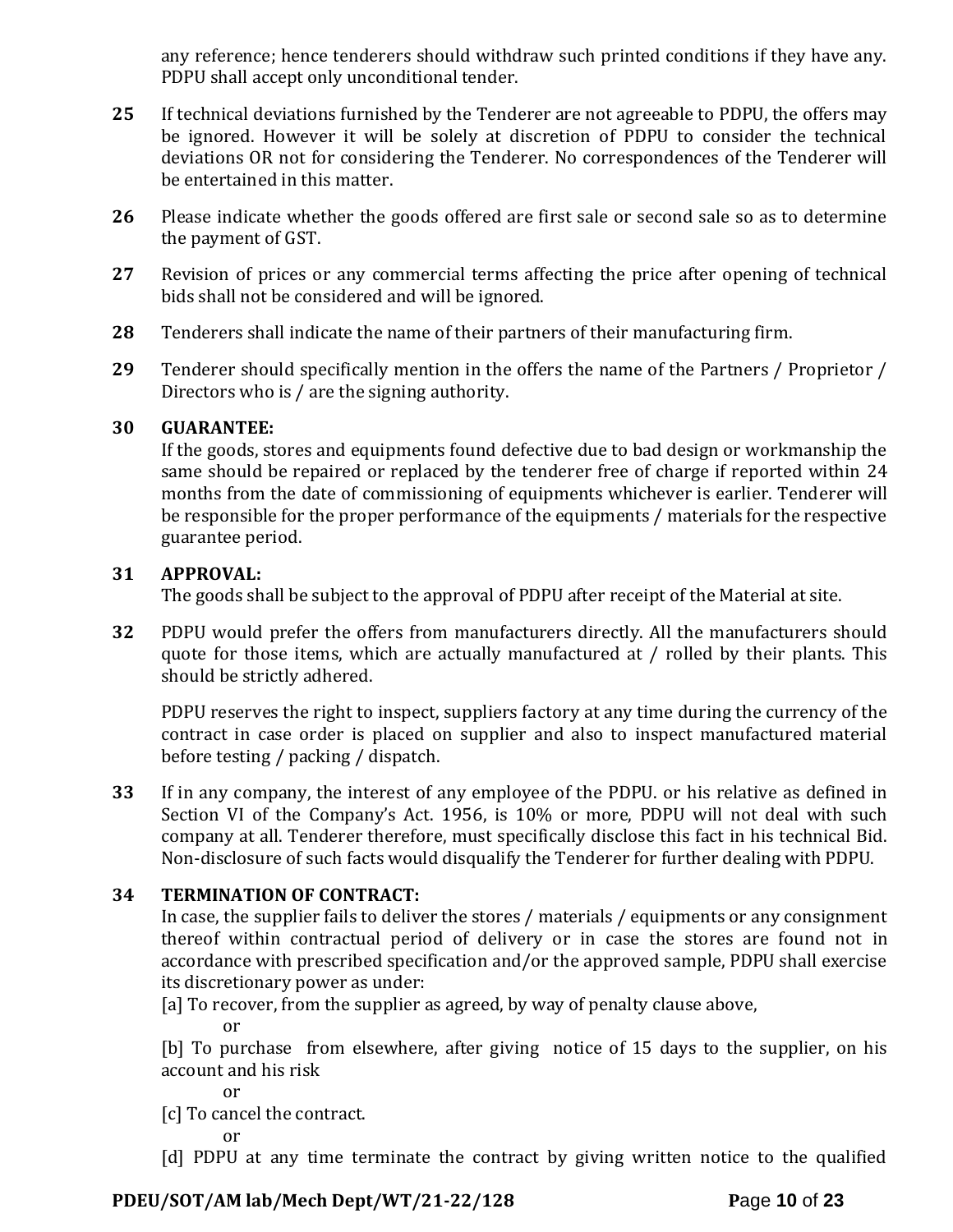Bidders/Tenderer without compensation to the qualified tenderer, if he become bankrupt or otherwise, insolvent or in case of dissolution of firm or winding up of company provided that such termination will not prejudice or effect any right of action or remedy which has thereafter to the University.

In the event of the risk purchase of stores of similar description, the opinion of PDPU shall be final. In the event of action taken under clause (a) or (b) above, the supplier shall be liable to pay for any loss which PDPU may sustain on this account

Further, "PDPU" reserves the right to terminate the Contract (i.e. Purchase order) at any time, without assigning any reasons, whatsoever, by giving a notice or not less than period of ONE month. Suppliers will not be entitled for any compensations / damages / losses, refund by PG whatsoever, on account of such termination of the Contract."

#### **35 ARBITRATION:**

All questions, disputes or differences whatsoever which may at any time arise between the parties to this agreement touching the agreement or subject matter thereof, arising out of or in relation to there and whether as to construction or otherwise shall be referred to the decision of the Sole Arbitrator, appointed by the PDPU, for that purpose, who shall be a retired High Court Judge or retired District and Sessions Judge, and the decision of the said Arbitrator shall be final and binding upon the parties. Reference to the arbitration shall be governed by the provisions of Indian Arbitration & Conciliation Act. 1996 as amended from time to time and the rules made there under.

# **36 JURISDICTION:**

All questions, disputes or differences arising under, out of or in connection with the Tender / Contract shall be subject to the exclusive jurisdiction of Ahmedabad court.

- **37** If the tenderer is an Agent, he will have to give information and declare the name of the principal from which he will source the materials along with company's written confirmation about quality and backup performance guarantee. Only on getting complete information from Agent, such offer, if found suitable, shall be considered.
- **38** PDPU reserves the right to cancel any or all the offers / bids or to accept any offer without assigning any reasons.

In case PDPU finds that there is an attempt of cartel in the prices, PDPU reserves the right to consider or reject any or all the parties offers without assigning any reasons thereof.

- **39** PDPU reserves the right to increase or decrease the quantity against each item/s while placing the order.
- **40** The names of the Partners / Directors / Sole Proprietors and responsible person and his updated Address / Telephone, Fax Numbers etc. should be invariably mentioned in the Annexure provided for this purpose in this document.
- **41** The Tenderer must give in his offer, the full name and address with phone, Fax & mobile numbers of the Authorized Representative to do liaison work with PDPU on their behalf.
- **42** The tenderers should invariably write the name and address of the Company, both on sealed covers of EMD, Technical & Price Bids. The tender covers without the name and address will not be opened.
- **43** The tenderers are required to furnish the technical information and the Guaranteed technical particulars (GTP) along with company seal and signature of the Tenderer on each and every page / papers of the tender documents.

#### **PDEU/SOT/AM lab/Mech Dept/WT/21-22/128 P**age **11** of **23**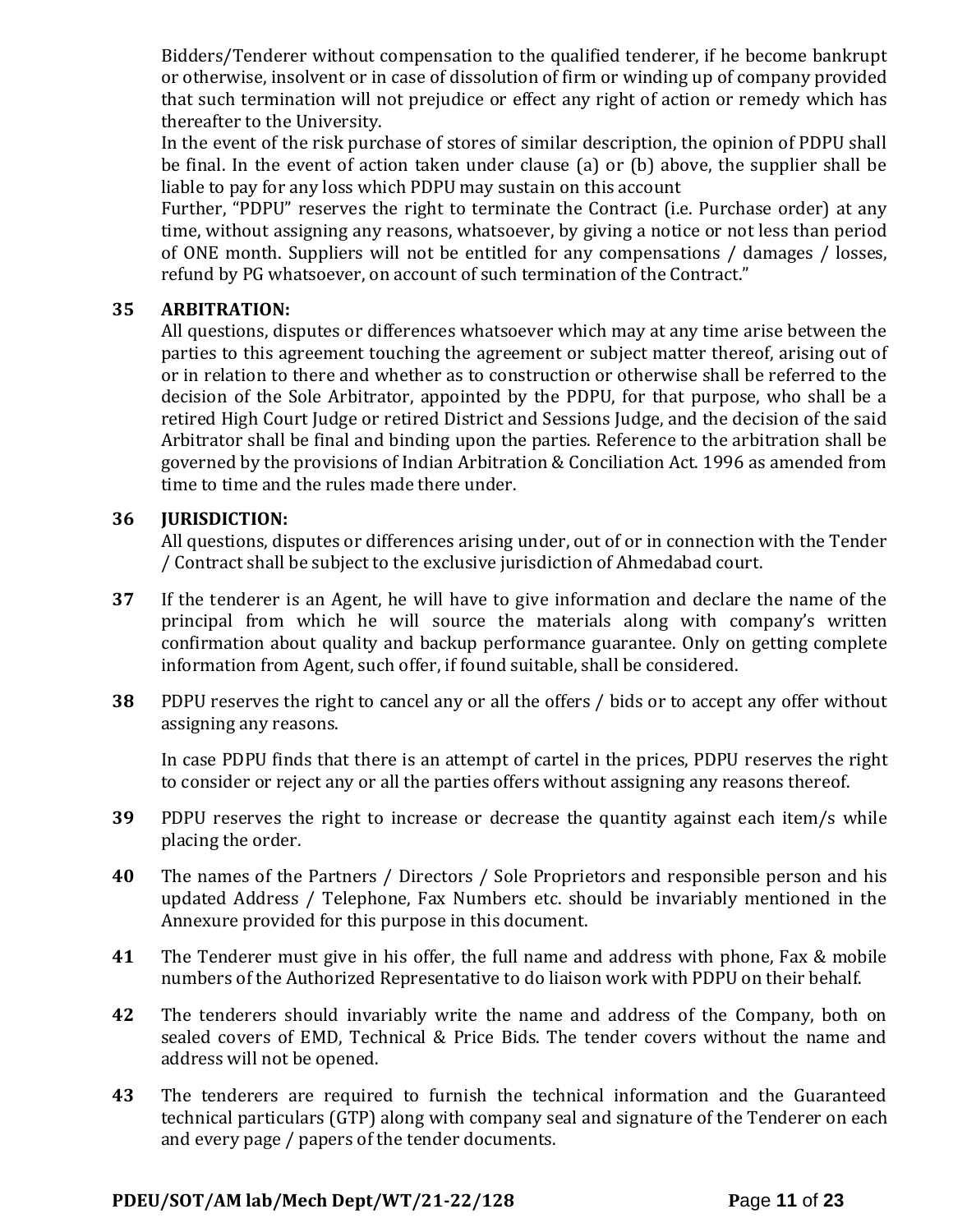- **44** Tenderer should invariably fill up all the details of all the Annexure/s including the prices in the Price Bid Annexure of this tender document and should be duly signed by authorized signatories with their rubber stamp and along with Company's seal / stamp affixed on each paper.
- **45** If the Tenderer fails to pay the Security Deposit or defaults in execution of the orders placed or if PDPU suffers any financial loss due to this, then PDPU will be at liberty to adjust the amount from other orders of the same firm or by encashing the Bank Guarantee.
- **46** All the tenderers must ensure that all the relevant documents / papers submitted with the tender should be serially numbered, properly bounded / tied together and properly documented.
- **47** All the above points should be complied by the Tenderers. If not, tenders are likely to be ignored without making any further reference. **--------------------×--------------------------×-------------------------×------------------------×-------------**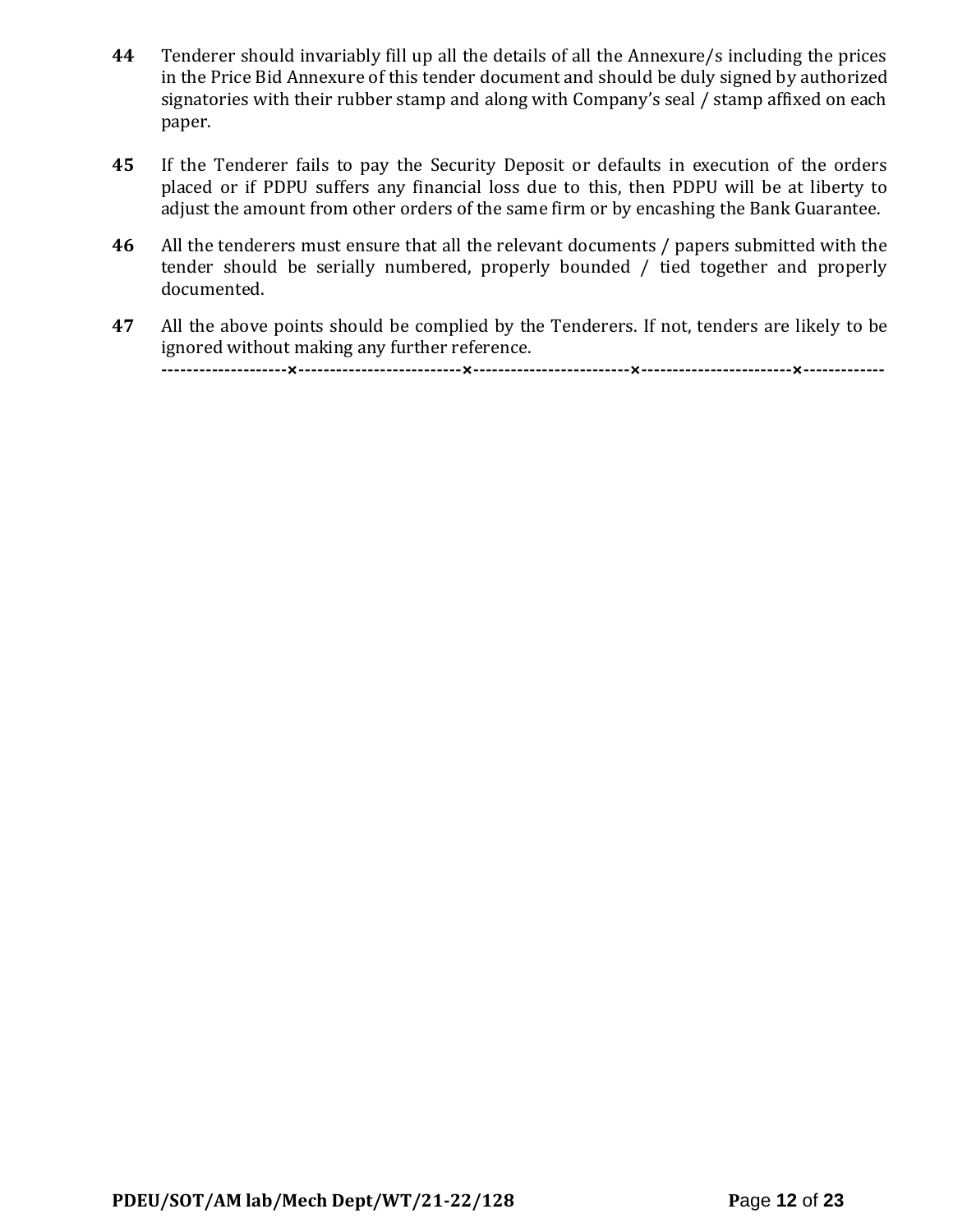#### **E. M. D. BANK GUARANTEE FORMAT**

**FOR TENDER NO. PDPU / \_\_\_\_\_\_\_\_\_\_\_\_\_\_\_\_\_\_\_\_\_\_\_\_\_\_\_\_\_\_\_\_ \_**

### **APPENDIX – I (BANK GUARANTEE ON NON-JUDICIAL STAMP PAPER OF Rs.100/-)**

Messer's WHEREAS \_\_\_\_\_\_\_\_\_\_\_\_\_\_\_\_\_\_\_\_\_\_\_\_\_\_\_\_\_\_\_\_\_\_\_\_\_\_\_\_\_\_(Name & Address of the Firm) having their registered office at \_\_\_\_\_\_\_\_\_\_\_\_\_\_\_\_\_\_\_\_\_\_\_\_\_\_\_\_\_\_\_\_\_\_\_\_\_ (Address of the firms Registered office) (Hereinafter called the 'Tenderer') wish to participate in the tender No. \_\_\_\_\_\_\_\_\_\_\_\_\_\_\_ for \_\_\_\_\_\_\_\_\_\_\_\_\_\_\_\_\_\_\_\_\_\_\_\_\_\_\_\_\_ of (Supply/Erection/Supply & Erection Work) (Name of the material/equipment/Work) for\_\_\_\_\_\_\_\_\_\_\_\_\_\_\_\_\_\_\_\_\_\_\_\_\_\_\_ PANDIT DEENDAYAL ENERGY UNIVERSITY and WHEREAS a Bank Guarantee for (Hereinafter called the "Beneficiary") Rs. \_\_\_\_\_\_\_\_\_\_(Amount of EMD) valid till \_\_\_\_\_\_(Mention here date of validity of this guarantee which will be **4 (FOUR)** months beyond initial validity of Tender's offer) is required to **be submitted by the tenderer along with the tender.**

We,

 (Name of the Bank and address of the Branch giving the Bank Guarantee) having our registered office at \_\_\_\_\_\_\_\_\_\_\_\_\_\_\_\_\_\_\_(Address of Bank's registered office) hereby give this Bank Guarantee No.\_\_\_\_\_\_\_\_\_\_\_\_\_\_\_\_ dated \_\_\_\_\_\_\_\_\_ and hereby agree unequivocally and Unconditionally to pay within 48 hours on demand in writing from the PANDIT DEENDAYAL ENERGY UNIVERSITY or any officer authorized by it in this behalf any amount not exceeding Rs.\_\_\_\_\_\_\_\_\_\_\_\_\_\_\_(Amount of E.M.D.), (Rupees\_\_\_\_\_\_\_\_\_\_\_\_\_\_\_\_\_\_\_\_\_\_\_\_\_\_\_\_\_\_\_\_\_\_\_\_\_\_\_ \_\_\_\_\_\_\_\_\_\_\_\_\_\_\_\_\_(In words) to the said PANDIT DEENDAYAL ENERGY UNIVERSITY on behalf of the Tenderer.

We \_\_\_\_\_\_\_\_\_\_\_\_\_\_\_\_\_\_\_\_\_\_\_\_(Name of the Bank) also agree that withdrawal of the tender or part thereof by the tenderer within its validity or Non submission of Security Deposit by the Tenderer within one month from the date tender or a part thereof has been accepted by the PANDIT DEENDAYAL ENERGY UNIVERSITY would constitute a default on the part of the Tenderer and that this Bank Guarantee is liable to be invoked and encashed within its validity by the Beneficiary in case of any occurrence of a default on the part of the Tenderer and that the encashed amount is liable to be forfeited by the Beneficiary.

This agreement shall be valid and binding on this Bank upto and inclusive of (Mention here the date of validity of Bank) and shall not be terminable by notice or by Guarantee) change in the constitution of the Bank or the firm of Tenderer Or by any reason whatsoever and our liability hereunder shall not be impaired or discharged by any extension of time or variations or alternations made, given, conceded with or without our knowledge or consent by or between the tenderer and the PDPU.

NOT WITH STANDING anything contained hereinbefore our liability under this guarantee is restricted to Rs. \_\_\_\_\_\_\_\_(Amt. of E.M.D.) (Rupees \_\_\_\_\_\_\_\_\_\_\_\_\_\_\_\_\_\_\_\_\_\_\_\_\_\_\_\_\_\_\_\_\_\_\_\_\_) (In words). Our Guarantee shall remain in force till\_\_\_\_\_\_\_\_\_(Date of validity of the Guarantee). Place: Date: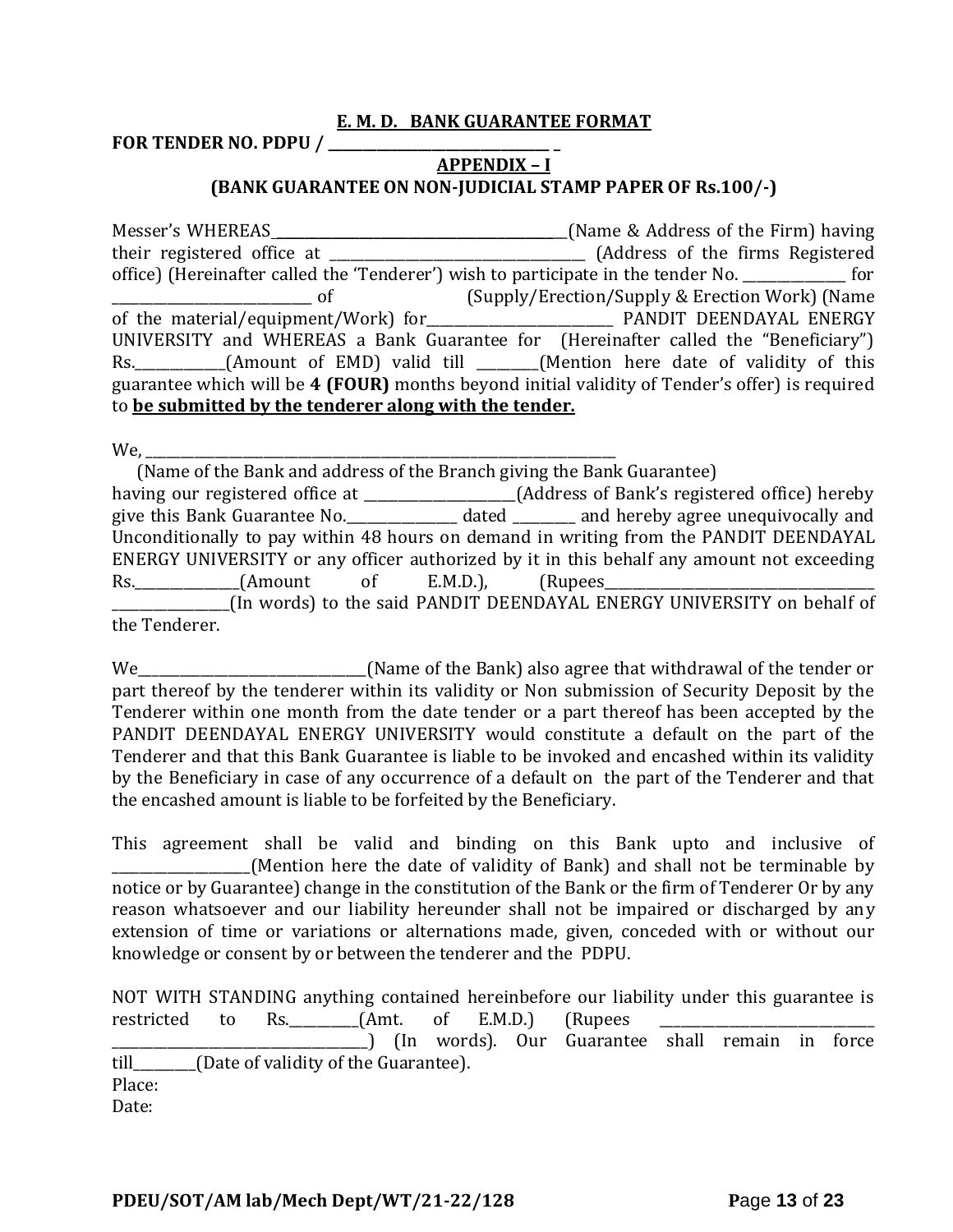#### SIGNATURE OF THE BANK'S AUTHORISED SIGNATORY WITH OFFICIAL SEAL

#### **ON STAMP PAPER OF RS.100/-**

#### **FORM OF BANKER'S UNDERTAKING [For Performance Guarantees (PG) as per clause no.8 of commercial terms and conditions]**

We, Bank of **EXECUTE:** Mereby agree unequivocally and unconditionally to pay within 48 hours on demand in writing from the **PANDIT DEENDAYAL ENERGY UNIVERSITY**. or any Officer authorized by it in this behalf any amount up to and not exceeding Rs.\_\_\_\_\_\_\_\_\_\_\_\_\_\_\_\_\_\_\_ (in words) Rupees\_ \_\_\_\_\_\_\_\_\_\_\_\_\_\_\_\_\_\_\_\_\_\_\_\_\_\_\_\_\_\_\_ to the said **PANDIT DEENDAYAL ENERGY UNIVERSITY** on behalf on  $M/s$ .

who have entered into a contract for the supply/works specified below:

P.O. (A/T) No.\_\_\_\_\_\_\_\_\_\_\_\_\_\_\_\_\_\_\_\_\_\_\_\_\_\_dated\_\_\_\_\_\_\_\_\_.

This agreement shall be valid and binding on this Bank upto and inclusive of and shall not be terminable by notice or by change in the constitution of the Bank or the firm of Contractors / Suppliers or by any other reasons whatsoever and our liability hereunder shall not be impaired or discharged by any extension of time or variations or alterations made, given conceded or agreed, with or without our knowledge or consent, by or between parties to the said within written contract.

"NOTWITHSTANDING" anything contained herein before our liability under this guarantee is restricted to Rs.\_\_\_\_\_\_\_\_\_\_\_\_\_\_\_\_\_\_\_\_\_\_\_\_\_ (Rupees\_\_\_\_\_\_\_\_\_\_\_\_\_\_\_\_\_\_\_\_\_\_\_\_\_\_\_\_\_\_\_\_\_\_\_\_\_\_\_\_\_\_\_\_\_ only). Our guarantee shall remain in force until

Place: Date:

\_\_\_\_\_\_\_\_\_\_\_.

| Please Mention here Complete Postal   | SIGNATURE OF THE BANK'S            |
|---------------------------------------|------------------------------------|
| Address of the Bank with Branch Code, | AUTHORISED SIGNATORY WITH OFFICIAL |
| Telephone and Fax Nos.                | ROUND SEAL                         |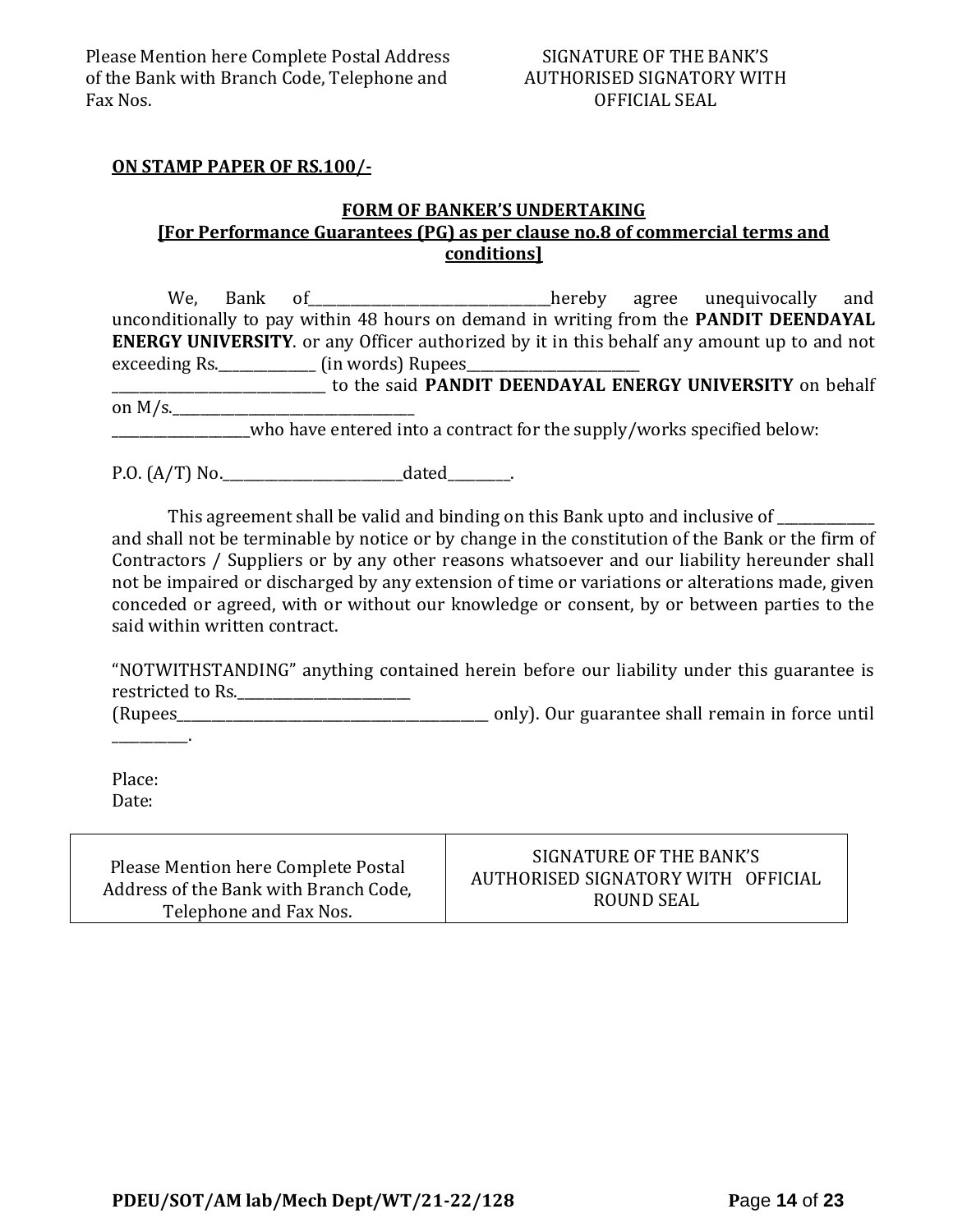# **ANNEXURE – 1**

**I / WE, confirm that following documents are attached with the technical bid of the offer and should be placed as a First page of offer.**

| Sr.<br><b>No</b> | <b>Details</b>                                                  | <b>Confirmation</b><br>(Tick $\sqrt{$ any one) |
|------------------|-----------------------------------------------------------------|------------------------------------------------|
| $\mathbf{1}$     | Firm's details as per "Annexure -2"                             | YES / NO                                       |
| $\overline{2}$   | "Annexure-3"                                                    | YES / NO                                       |
| 3                | Delivery schedule as per "Annexure- 4"                          | YES / NO                                       |
| 4                | Past experience details as per "Annexure-7"                     | YES / NO                                       |
| 5                | PDPU technical specification duly signed and with seal of firm. | YES / NO                                       |
| 6                | Undertaking-"Annexure-5"                                        | YES / NO                                       |
| 7                | Technical & Commercial Deviation- "Annexure-6"                  | YES / NO                                       |
| 8                | Experience Certificate-"Annexure-7"                             | YES / NO                                       |
| 9                | Conformation of Tender Condition-"Annexure-8"                   | YES / NO                                       |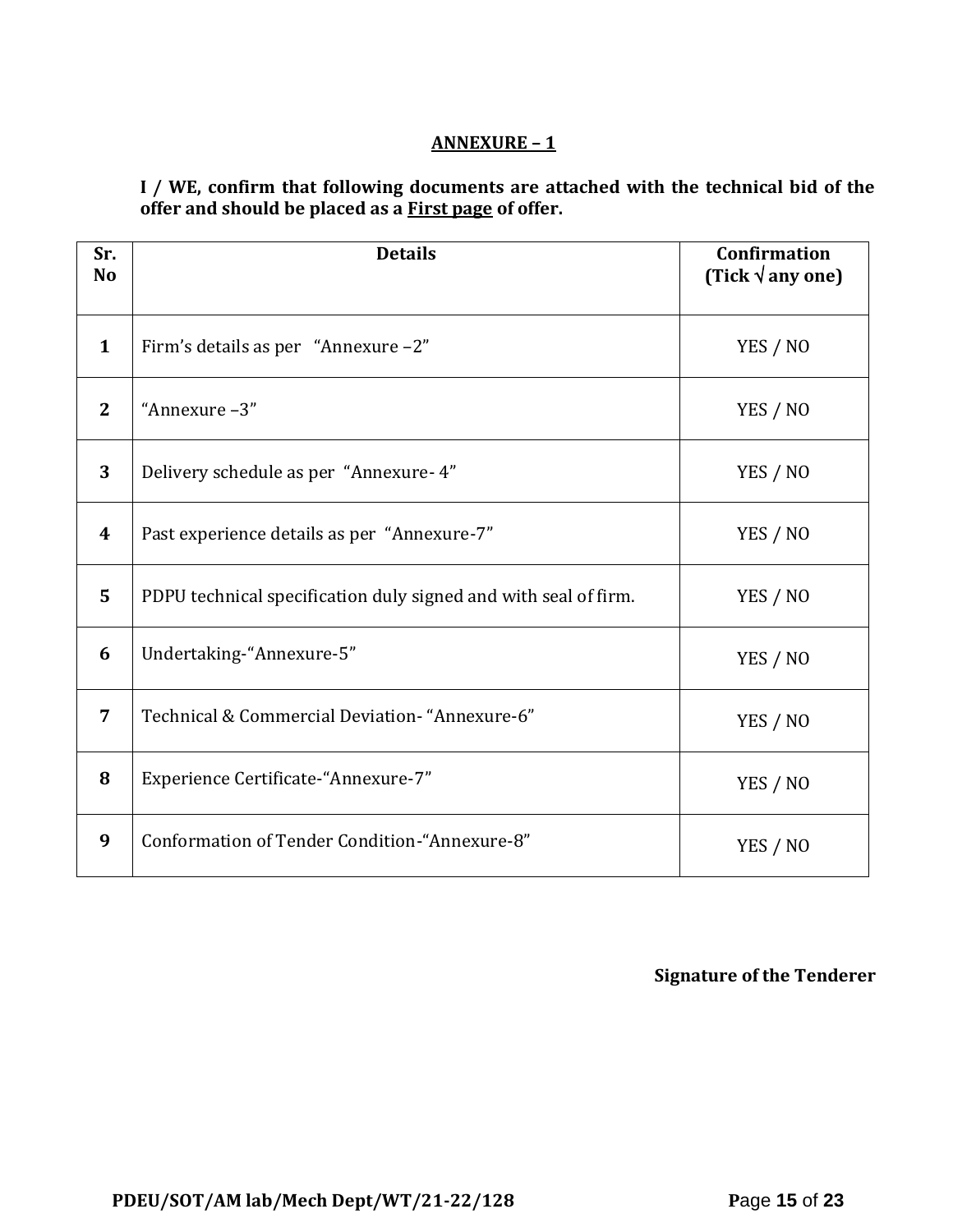#### **ANNEXURE - 2 DETAILS OF THE FIRM**

# **Tenderer shall provide all the details in this form and shall be placed as a Second Page of the bid.**

| <b>Supplier Name</b>                                                                                      |                      |                                |  |                      |                                  |
|-----------------------------------------------------------------------------------------------------------|----------------------|--------------------------------|--|----------------------|----------------------------------|
| Within Gujarat / Outside Gujarat                                                                          |                      |                                |  |                      |                                  |
| Pvt. Firm / Public Ltd. / State Govt. Under<br>taking / Central Govt. undertaking<br>GST No. and GST Date |                      | (Indicate the relevant status) |  |                      |                                  |
| CST No. and CST Date                                                                                      |                      |                                |  |                      |                                  |
| <b>Excise No. and Excise Date</b>                                                                         |                      |                                |  |                      |                                  |
| Financial Turnover for Past 3 Years (Rupees<br>in Lacs (10 <sup>5</sup> )                                 |                      | 1st Year                       |  | 2 <sup>nd</sup> Year | 3rd Year                         |
| Custom No. and Date (If applicable)                                                                       |                      |                                |  |                      |                                  |
| Address of                                                                                                | Registered<br>Office | Factory / Works                |  |                      | <b>Authorized Representative</b> |
| Contact person name                                                                                       |                      |                                |  |                      |                                  |
| Designation                                                                                               |                      |                                |  |                      |                                  |
| Address                                                                                                   |                      |                                |  |                      |                                  |
| City & Pin code                                                                                           |                      |                                |  |                      |                                  |
| State                                                                                                     |                      |                                |  |                      |                                  |
| Country                                                                                                   |                      |                                |  |                      |                                  |
| Phone Nos.(Off.)                                                                                          |                      |                                |  |                      |                                  |
| Phone Nos.(Res.)                                                                                          |                      |                                |  |                      |                                  |
| Fax Nos.                                                                                                  |                      |                                |  |                      |                                  |
| STD Code.                                                                                                 |                      |                                |  |                      |                                  |
| Mobile No.                                                                                                |                      |                                |  |                      |                                  |
| Web site address                                                                                          |                      |                                |  |                      |                                  |
| Email-id                                                                                                  |                      |                                |  |                      |                                  |
| Specimen signature                                                                                        |                      |                                |  |                      |                                  |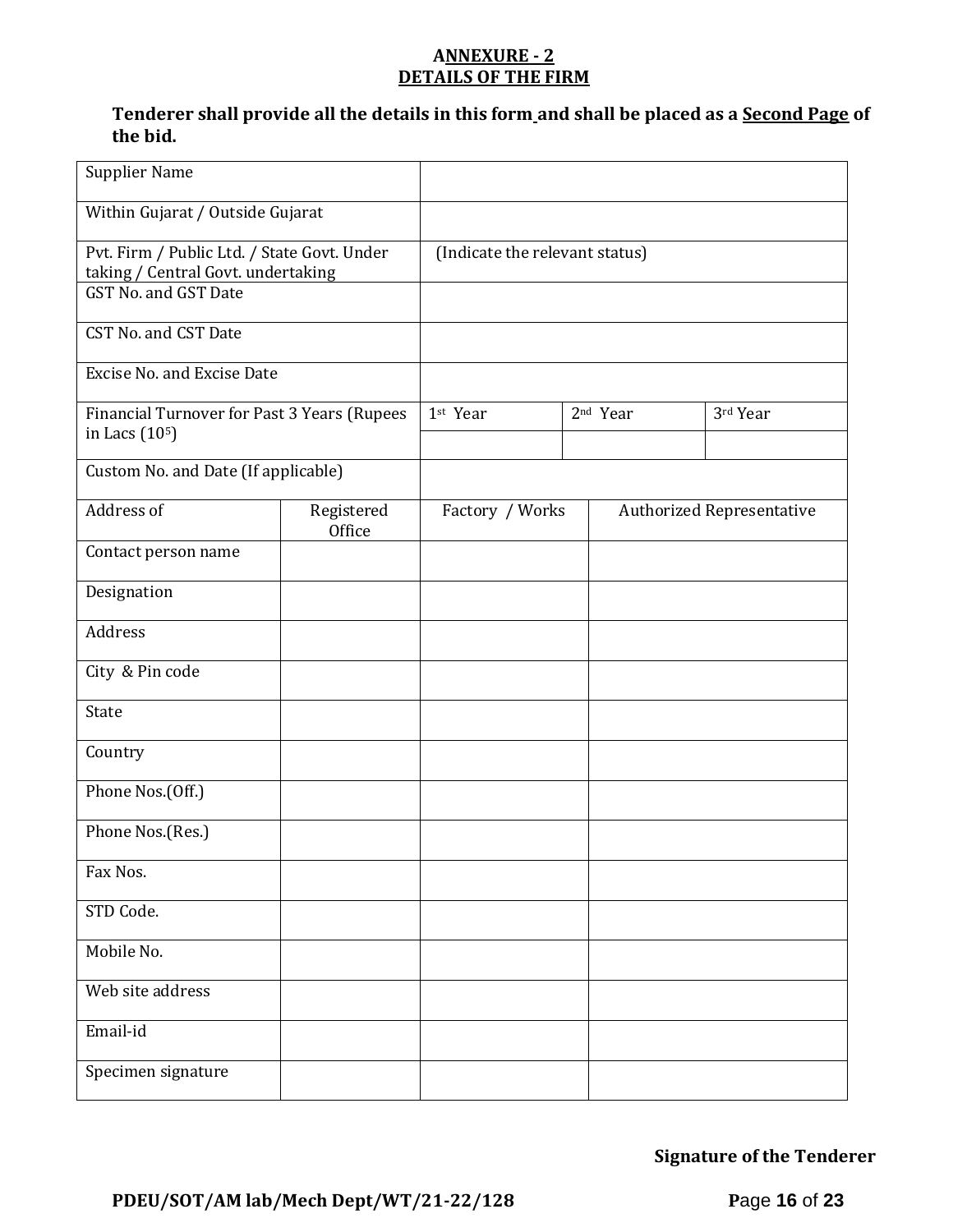# **ANNEXURE-3**

Tenderer shall fill up following details and shall be **Third page** of the Technical Bid

| $\mathbf{1}$   | PRICES: [FIRM ONLY]<br>(Please Specify YES / NO.)                                                                                    |               |
|----------------|--------------------------------------------------------------------------------------------------------------------------------------|---------------|
| 2              | <b>EXCISE DUTY: [SINGLE SLAB ONLY]</b><br>(Please Specify INCUSIVE / EXCLUSIVE /<br>EXEMPTED)                                        | $\frac{0}{0}$ |
| 3              | <b>GST: [IN PERCENTAGE]</b><br>(Please Specify INCUSIVE / EXCLUSIVE /<br>EXEMPTED)<br>Please quote your GST Registration No. & Date. | $\frac{0}{0}$ |
| $\overline{4}$ | <b>PENALTY TERMS AGREED:</b><br>(Please Specify YES / NO.)                                                                           |               |
| 5              | PERFORMANCE GUARANTEE TO COVER EXECUTION<br>PERIOD (SECURITY) TERMS : AGREED: (Cl.no.8)<br>(Please Specify YES / NO.)                |               |
| 6              | PERFORMANCE GUARNTEE TO COVER WARRANTY<br>PERIOD TERMS AGREED: (Wherever<br>applicable): (Please Specify YES / NO.)                  |               |
| 7              | VALIDITY OF THE OFFER AGREED:<br>(Please Specify YES / NO.)                                                                          |               |
| 8              | PAYMENT TERMS AGREED:<br>(Please Specify YES / NO.)                                                                                  |               |
| 9              | ITEMS OFFERED : (Yes/No)                                                                                                             |               |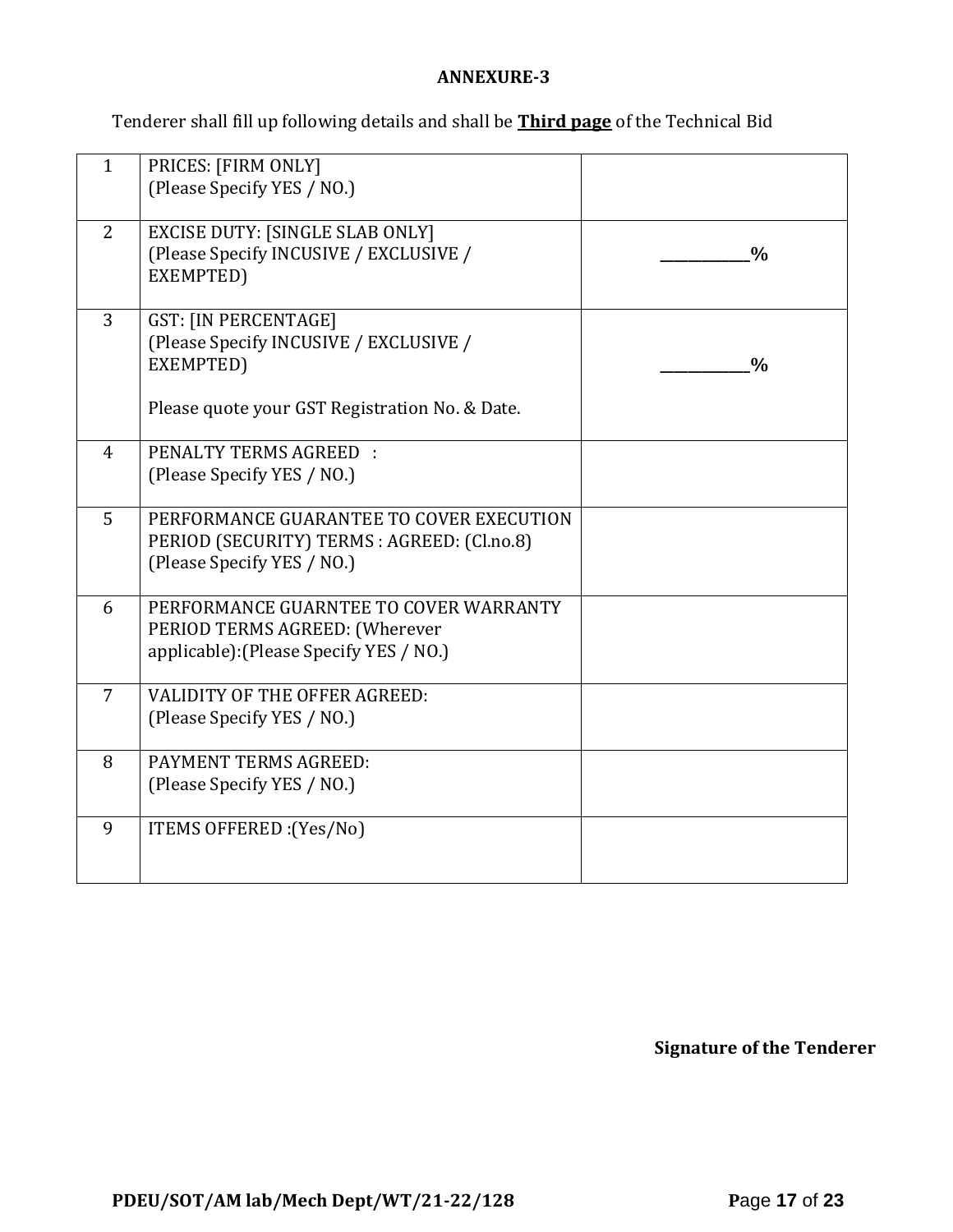# **ANNEXURE – 4**

# **Details of the Items and Qty. offered as a Fourth Page of offer.**

| Sr. | Details of the Items / Equipments | Quantity       | Status:               |  |  |  |
|-----|-----------------------------------|----------------|-----------------------|--|--|--|
| No. | <b>Offered</b>                    | <b>Offered</b> | Supplier/Manufacturer |  |  |  |
|     |                                   |                |                       |  |  |  |
|     |                                   |                |                       |  |  |  |
|     |                                   |                |                       |  |  |  |
|     |                                   |                |                       |  |  |  |
|     |                                   |                |                       |  |  |  |
|     |                                   |                |                       |  |  |  |
|     |                                   |                |                       |  |  |  |
|     |                                   |                |                       |  |  |  |
|     |                                   |                |                       |  |  |  |
|     |                                   |                |                       |  |  |  |
|     |                                   |                |                       |  |  |  |
|     |                                   |                |                       |  |  |  |
|     |                                   |                |                       |  |  |  |
|     |                                   |                |                       |  |  |  |
|     |                                   |                |                       |  |  |  |
|     |                                   |                |                       |  |  |  |
|     |                                   |                |                       |  |  |  |
|     |                                   |                |                       |  |  |  |
|     |                                   |                |                       |  |  |  |
|     |                                   |                |                       |  |  |  |
|     |                                   |                |                       |  |  |  |
|     |                                   |                |                       |  |  |  |
|     |                                   |                |                       |  |  |  |
|     |                                   |                |                       |  |  |  |
|     |                                   |                |                       |  |  |  |
|     |                                   |                |                       |  |  |  |
|     |                                   |                |                       |  |  |  |
|     |                                   |                |                       |  |  |  |
|     |                                   |                |                       |  |  |  |
|     |                                   |                |                       |  |  |  |
|     |                                   |                |                       |  |  |  |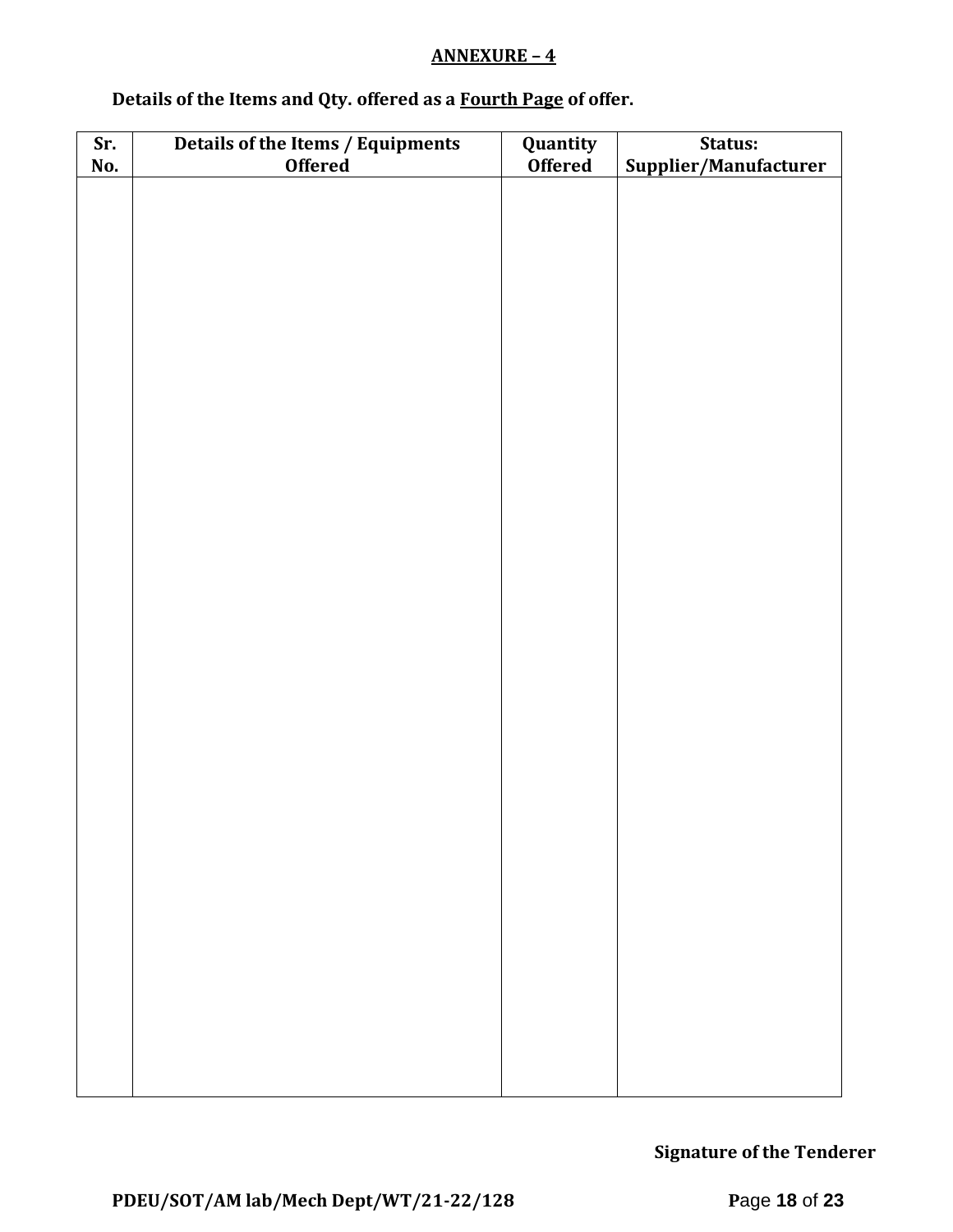#### **ANNEXURE – 5**

# **(UNDERTAKING IN REGARD TO STOP DEAL / BLACK LIST THEREOF) and should be placed as a Fifth page of offer**.

**Sub: Undertaking in regard to Stop Deal / Black List Thereof.**

**Ref: Tender No. PDPU / \_\_\_\_\_\_\_\_\_\_\_\_\_\_\_\_\_\_\_\_\_\_\_\_.** …….

All bidders will have to furnish the following undertaking duly filled in, signed and stamped for each quoted item of the tender along with the Technical Bid.

-----------------------------------------------------------------------------------------

| I/We                        |                                                 |
|-----------------------------|-------------------------------------------------|
| Authorized signatory of M/S | here by certify that $M/S$                      |
|                             | is not stop deal / black listed by PDPU for the |
| tendered item.              |                                                 |

Seal of the Firm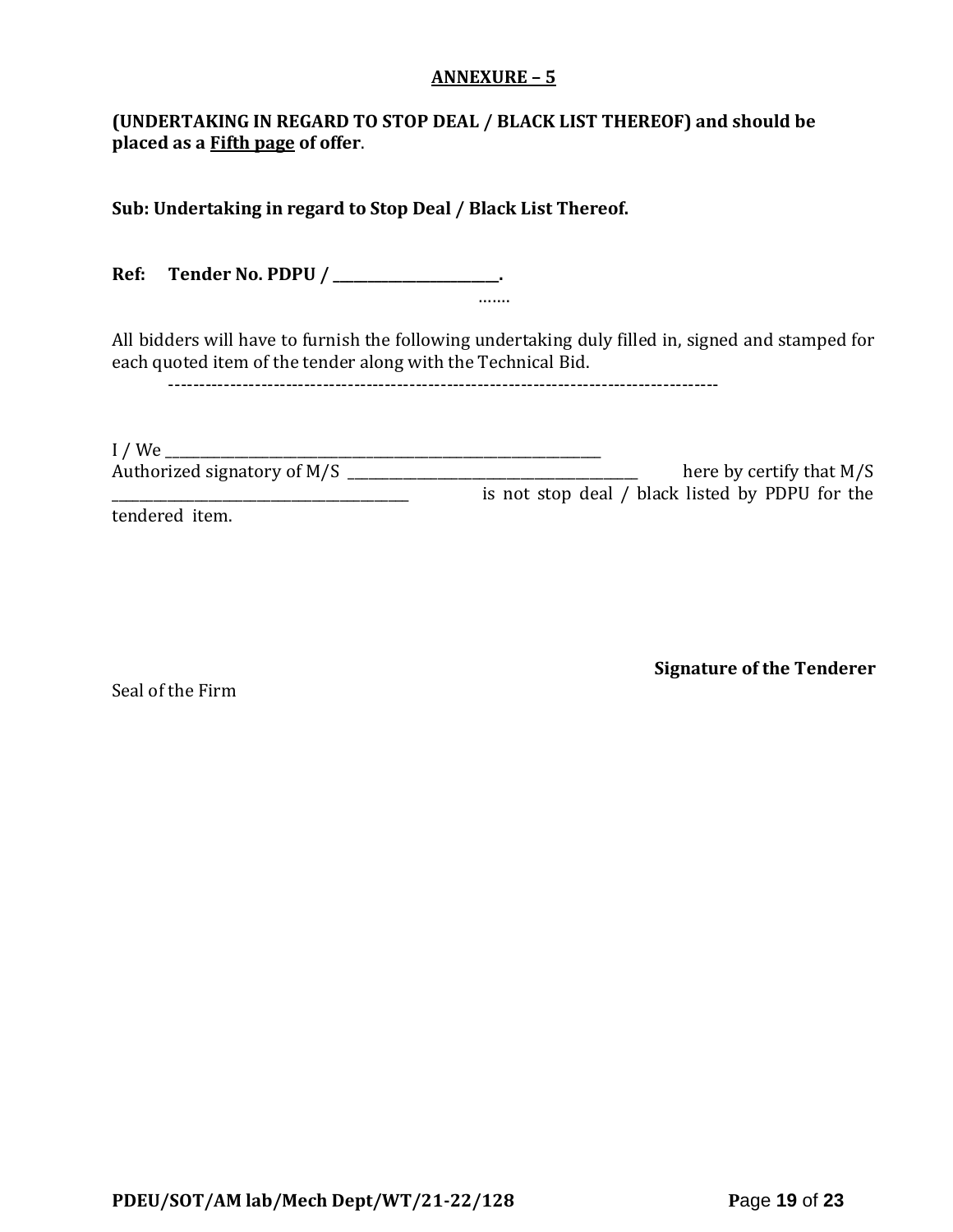#### **ANNEXURE – 6 TECHNICAL AND COMMERCIAL DEVIATIONS IF ANY TO BE FURNISHED IN THIS ANNEXURE ONLY AND TO BE SUBMITTED WITH TECHNICAL BID.**

We confirm that the product offered under this tender complies with all the Technical Specifications, except the deviations mentioned above. We also confirm that there are no commercial deviations other than mentioned above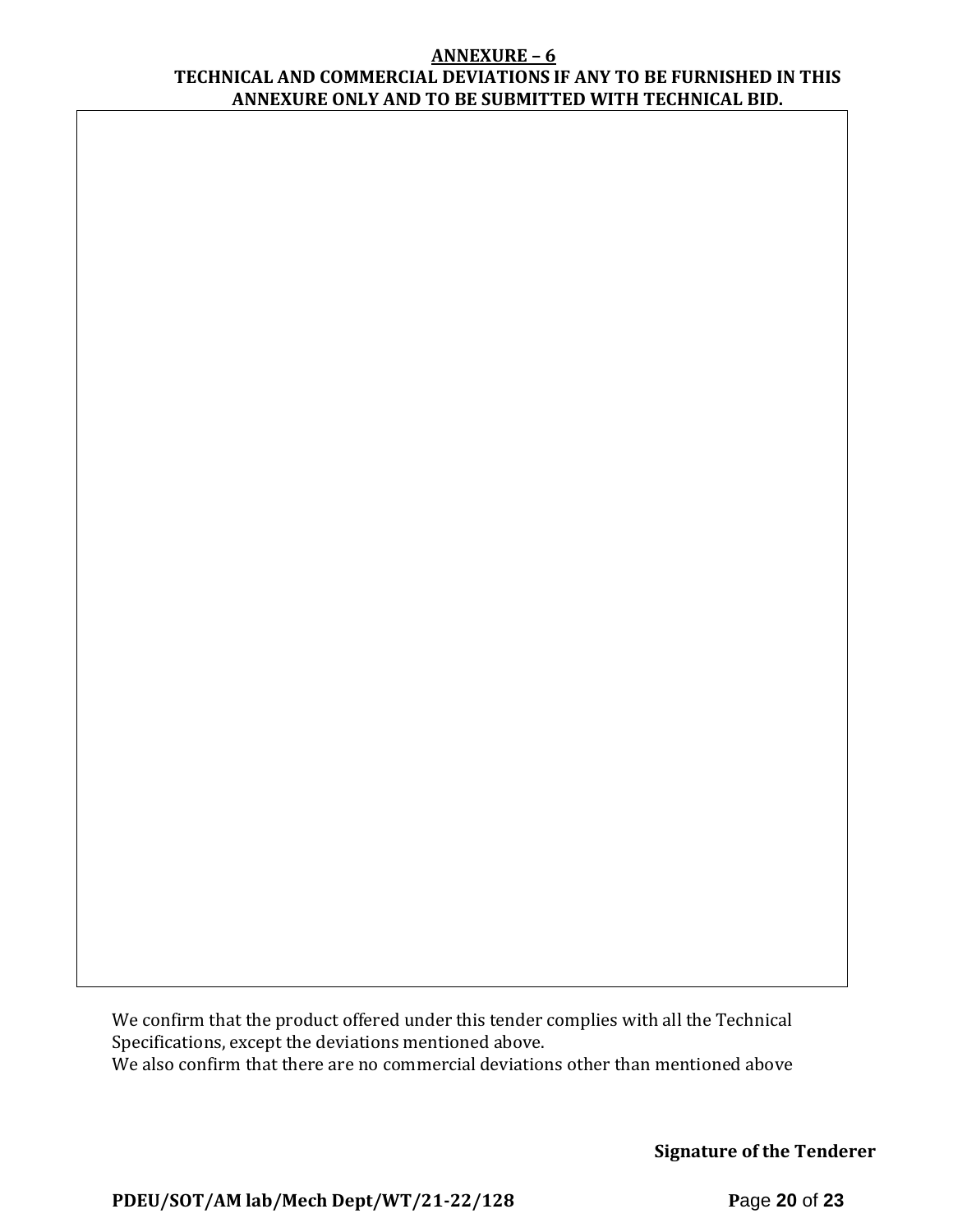#### **ANNEXURE- 7**

#### **DETAILS OF THE EXPERIENCE FOR SUPPLY OF SIMILAR TYPE OF ITEMS IN LAST THREE YEARS FROM THE DUE DATE OF TENDER:**

| Sr.<br><b>No</b> | <b>ITEMS</b><br><b>SUPPLIED TO</b> | <b>ORDER</b><br><b>REFERENCE</b><br><b>No. &amp; DATE</b> | <b>ITEMS</b> | Qty. | <b>ORDER</b><br><b>FULLY</b><br><b>EXECUTED.</b><br>YES/NO | <b>STATUS, IF</b><br><b>ORDER UNDER</b><br><b>EXECUTION</b> | <b>REMARKS</b> |
|------------------|------------------------------------|-----------------------------------------------------------|--------------|------|------------------------------------------------------------|-------------------------------------------------------------|----------------|
| 1)               |                                    |                                                           |              |      |                                                            |                                                             |                |
| 2)               |                                    |                                                           |              |      |                                                            |                                                             |                |
| 3)               |                                    |                                                           |              |      |                                                            |                                                             |                |
| 4)               |                                    |                                                           |              |      |                                                            |                                                             |                |
| 5)               |                                    |                                                           |              |      |                                                            |                                                             |                |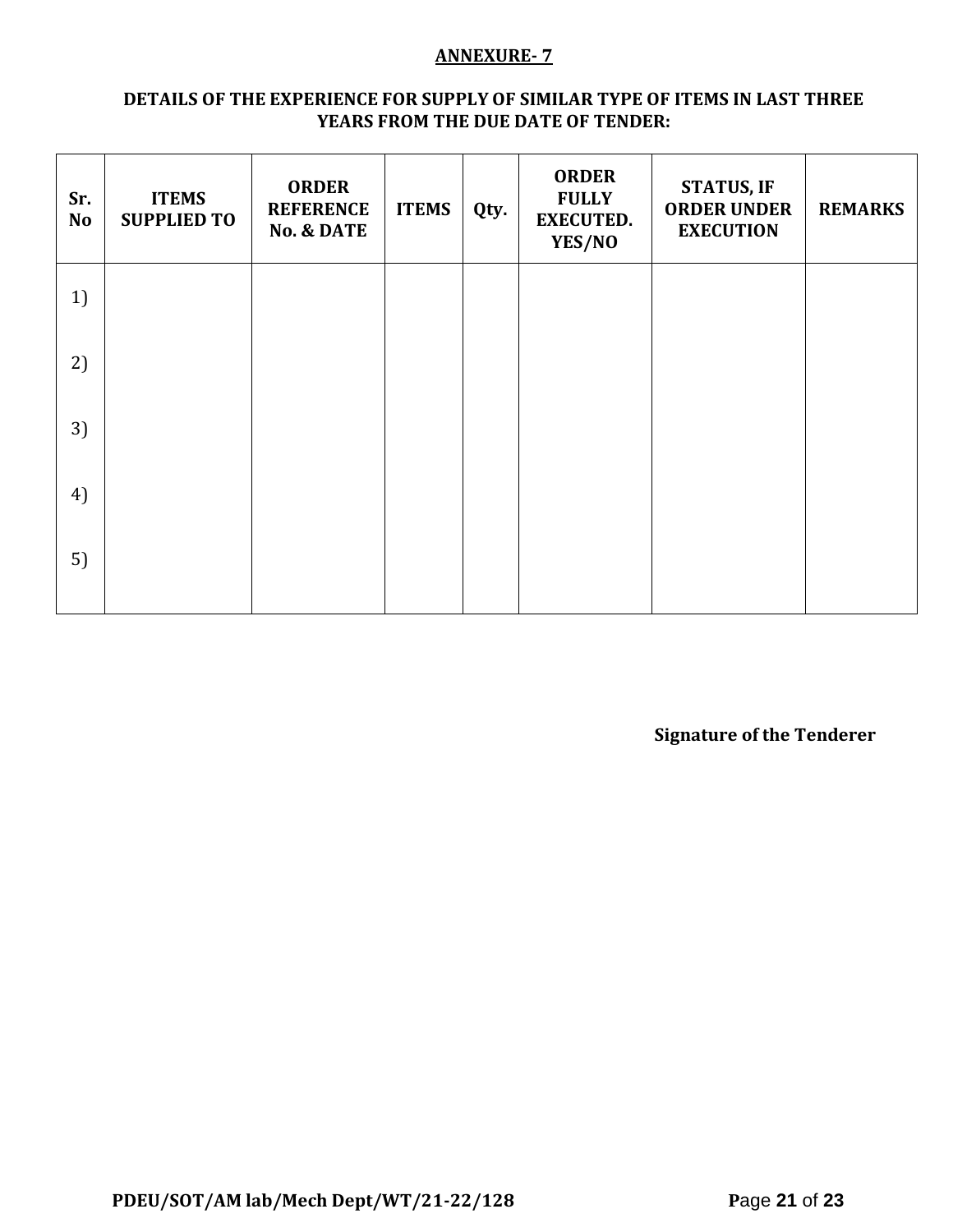# **ANNEXURE – 8**

Subject: Supply of \_\_\_\_\_\_\_\_\_\_\_\_\_\_\_\_\_\_\_\_\_\_\_\_\_\_\_\_\_\_\_\_\_\_\_\_\_\_

Reference: Tender enquiry No. PDPU/ / Due on date: / / 200.

In connection with the above subject and reference I/ We confirm the following:

- 1. I / We, the undersigned have read and examined the Tender Specifications and commercial terms and conditions of tender under reference.
- 2. I / We, declare that our Technical Bid is strictly in line with the Tender specifications (except the deviations shown in Annexure No.7.
- 3. Further, I / We also agree that additional conditions / deviations, if any, found in the Commercial terms & conditions (except mentioned in the Annexure-7), our offer shall be outrightly rejected without assigning any reason thereof.

Seal of the Firm **Signature of the Authorised Representatives of the firm**

Date:

Name:

Status:

Name of the Tendering Firm / Agency: